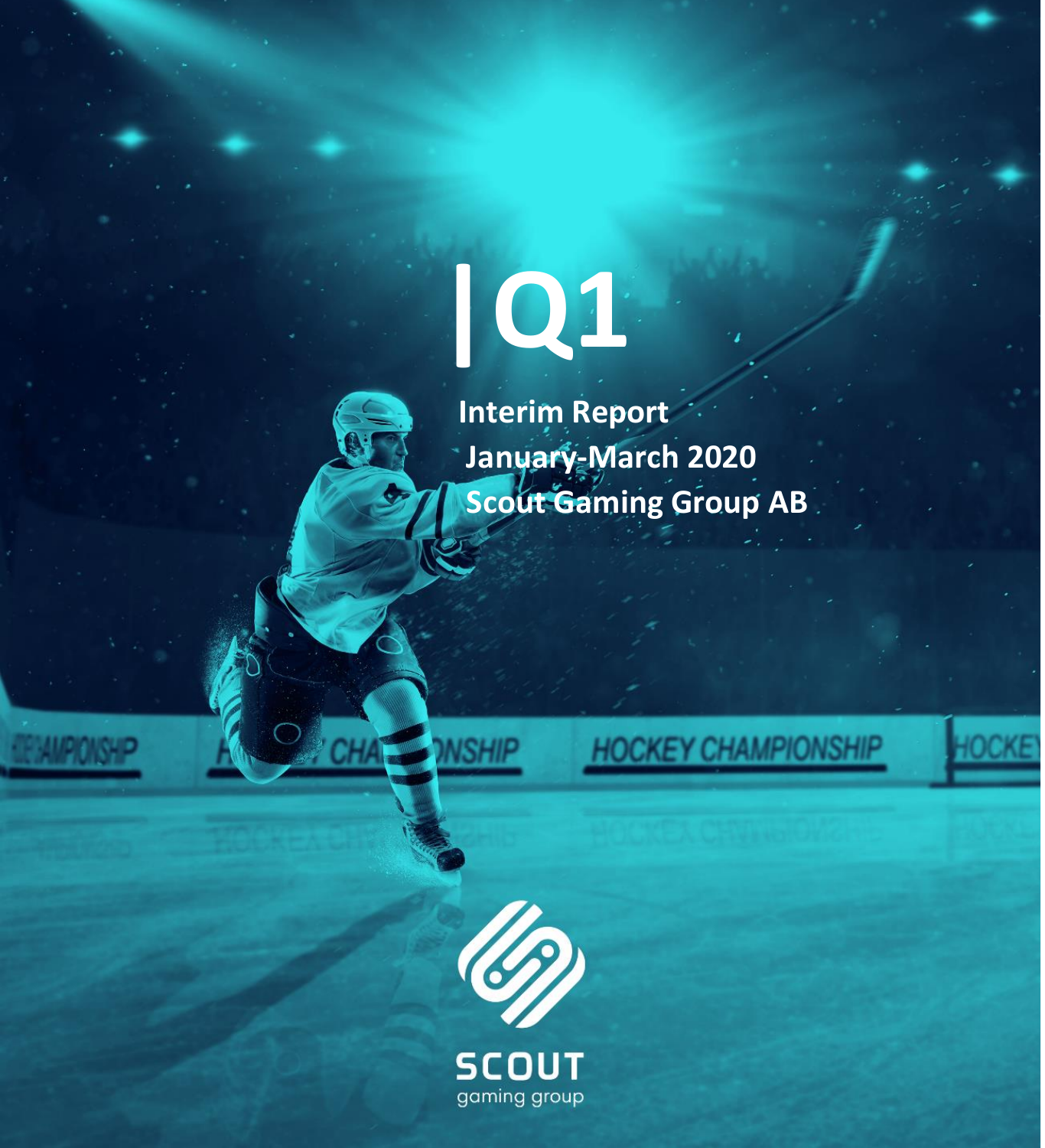

ALL FIGURES IN THIS REPORT ARE STATED IN SWEDISH SEK UNLESS OTHERWISE STATED. BRACKETS IN THIS REPORT REFER TO THE CORRESPONDING PERIOD OF THE PREVIOUS YEAR, UNLESS OTHERWISE STATED. ALL FIGURES REFER TO THE GROUP UNLESS OTHERWISE **STATED.** 

## **First quarter: January - March 2020**

• Revenues increased to mSEK 8.7 (3.5), corresponding to a growth of 149% compared to same quarter last year

- EBITDA improved to mSEK -11.7 (-14.7)
- Net result improved to mSEK -9.8 (-16.1)
- Earnings per share amounted to SEK -0.6 (-1.2)

• Operator trading index (which illustrates the underlying client activity) increased to 1004 (549), a growth of 83%.

• Scout Gaming conducted directed share issues corresponding to approximately mSEK 36 towards institutional and industrial investors. Subscribers were Topline Capital Management, Tekkorp LLC, Enlabs AB (publ), Knutsson Holdings AB, and Novobis AB among others.

• Scout Gaming will supply Norsk Tipping with its fully fantasy sports offering after winning a tender and signing a contract with the Norwegian stategoverned entity.

• Scout Gaming has entered into an agreement with Bet Entertainment Technologies to deliver the company's Daily Fantasy Sports platform. The agreement gives Bet Entertainment Technologies full access to Scout Gaming's DFS platform enabling them to offer a complete Daily Fantasy Sports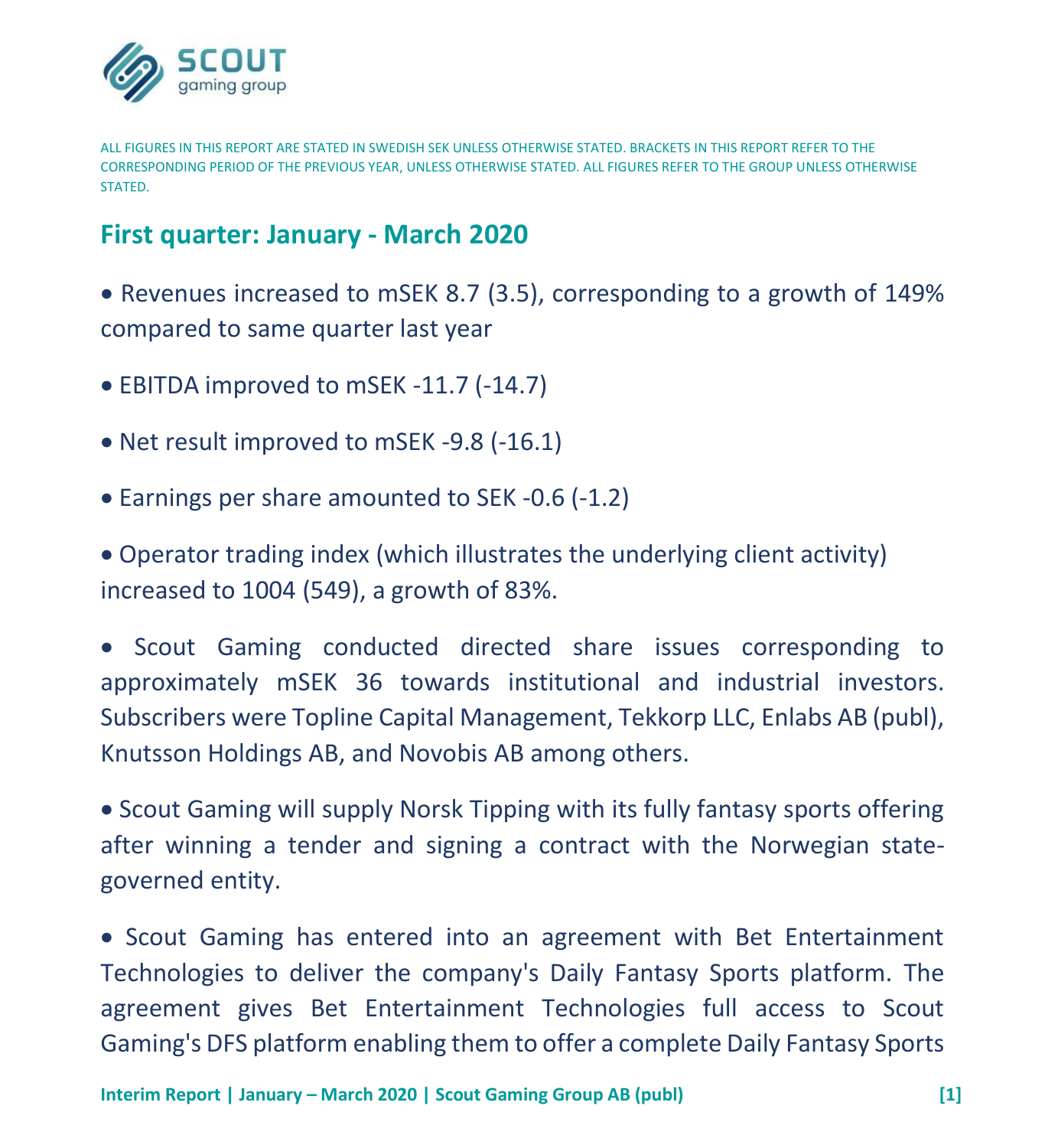

solution to all its customers in the international market. Bet Entertainment has growing operations in South America and is active in Portugal with bet.pt, considered to be the largest sports operator in the locally licensed Portuguese market.

• Scout Gaming Group has signed a distribution agreement with NetEnt, through their NetEnt Connect.

## **Events after the period ended**

• Scout Gaming signed an agreement with Hero Gaming. Hero Gaming is expected to launch several of Scout Gaming's products, including a completely new jackpot product.

• Scout Gaming launched Esport-related markets for its entire range of products, launched initially on its own operator Fanteam.com and since mid-April available on external partners.

• Scout Gaming signed an agreement with GLHF.gg, a platform that strengthens the bond between professional sports teams and their fans.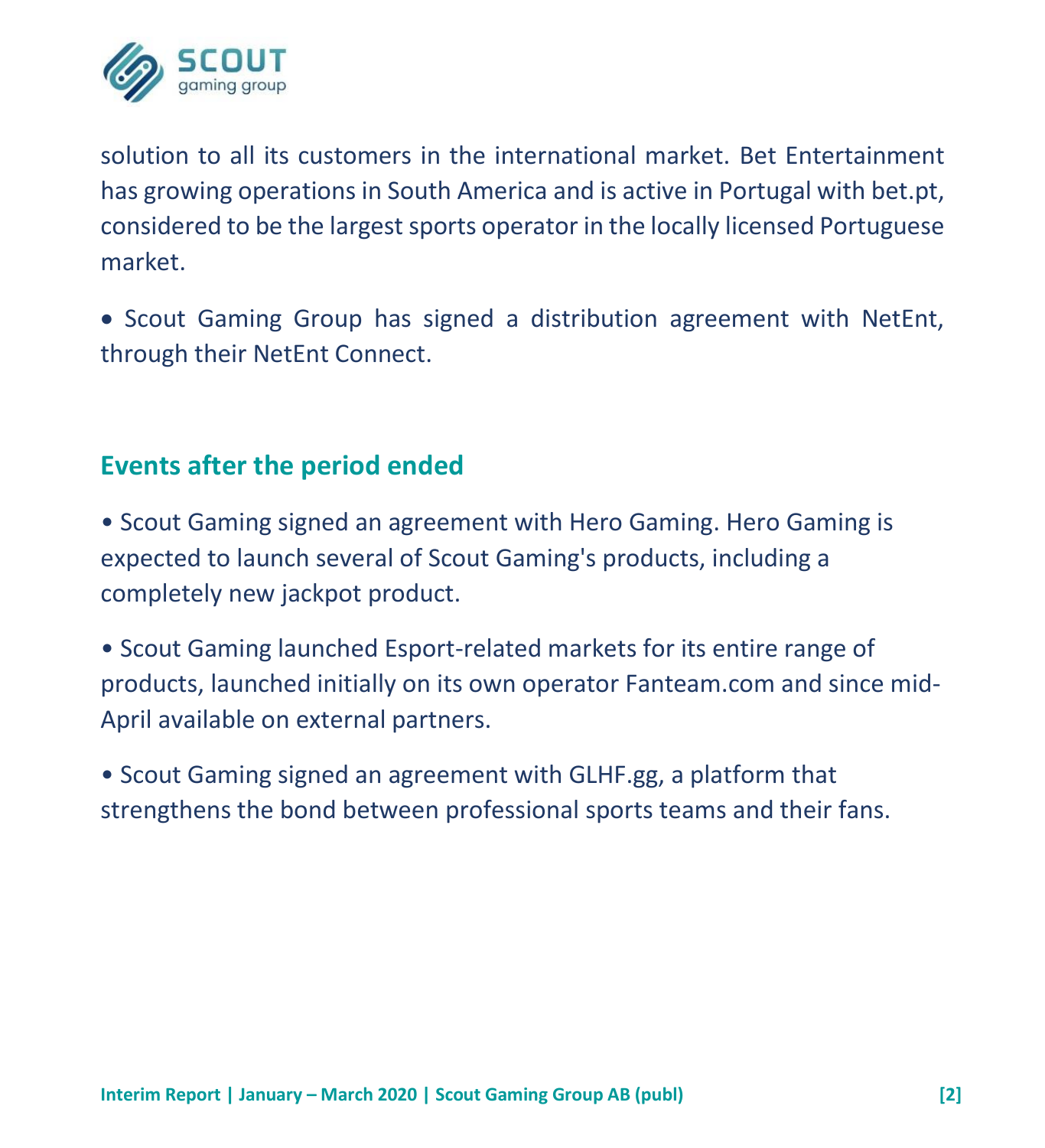



# **Trailing 12 months (SEKm)**

The chart shows the overall development of the past 12 months for every given quarter.

For additional information, please contact: Billy Degerfeldt, CFO & Investor Relations [billy.degerfeldt@scoutgaminggroup.com](mailto:billy.degerfeldt@scoutgaminggroup.com)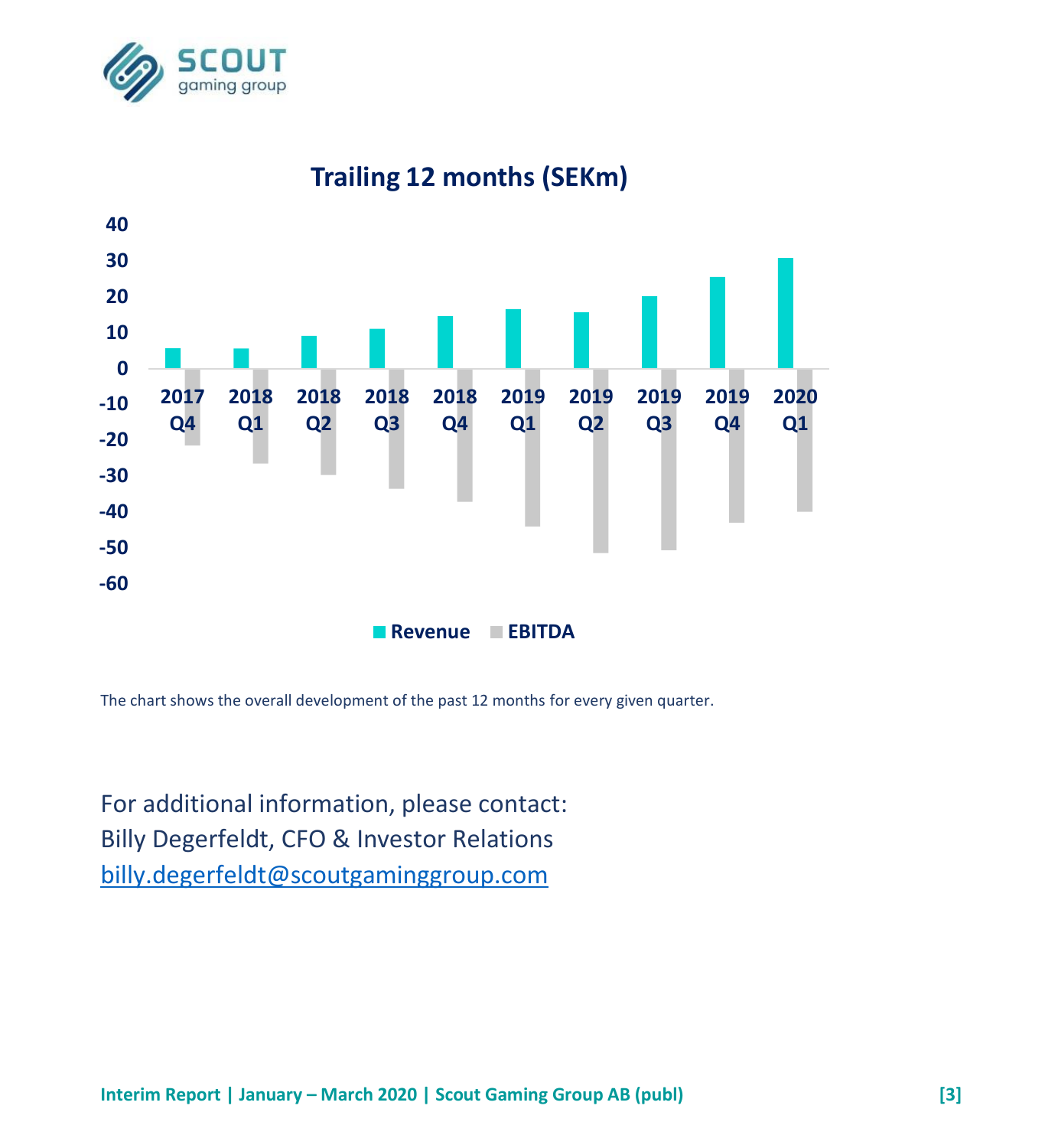

## **CEO comment: COVID-19 – like a bolt from the blue**

We started the year at a high pace and maintained good momentum from the fourth quarter last year. Revenues increased by 149% to SEK 8.7 million, while all profit measures compared to corresponding quarter previous year continued to improve. In mid-March, however, like many parts of the world, we experienced an abrupt halt because of the global outbreak of COVID-19. We had previously stated that the reduced sports calendar was expected to have had a negative impact on revenue in the first quarter, estimated between SEK 1-1.5 million. However, with the recent week's positive signals from most of the European football leagues, our assessment remains that the sports calendar will be gradually normalized during the summer, hence we do not expect any long-term negative effects of COVID-19.

Since we control the entire production chain ourselves, from the technical platform, statistics, pricing to graphic design, we have succeeded in providing a competitive product even though the sports calendar has appeared very different in recent months. In addition, with a dedicated team, we have continued to deliver lots of playable events where most of our volume since the beginning of April originates from Esport-related markets. After the end of the quarter, eFootball and CS:GO markets were made available to external partners, and the developed so far is somewhat better than expected. The ambition is to launch more markets within the genre on an ongoing basis. We are positive on the vertical and believe that in the long run it has potential to constitute a significant share of revenue.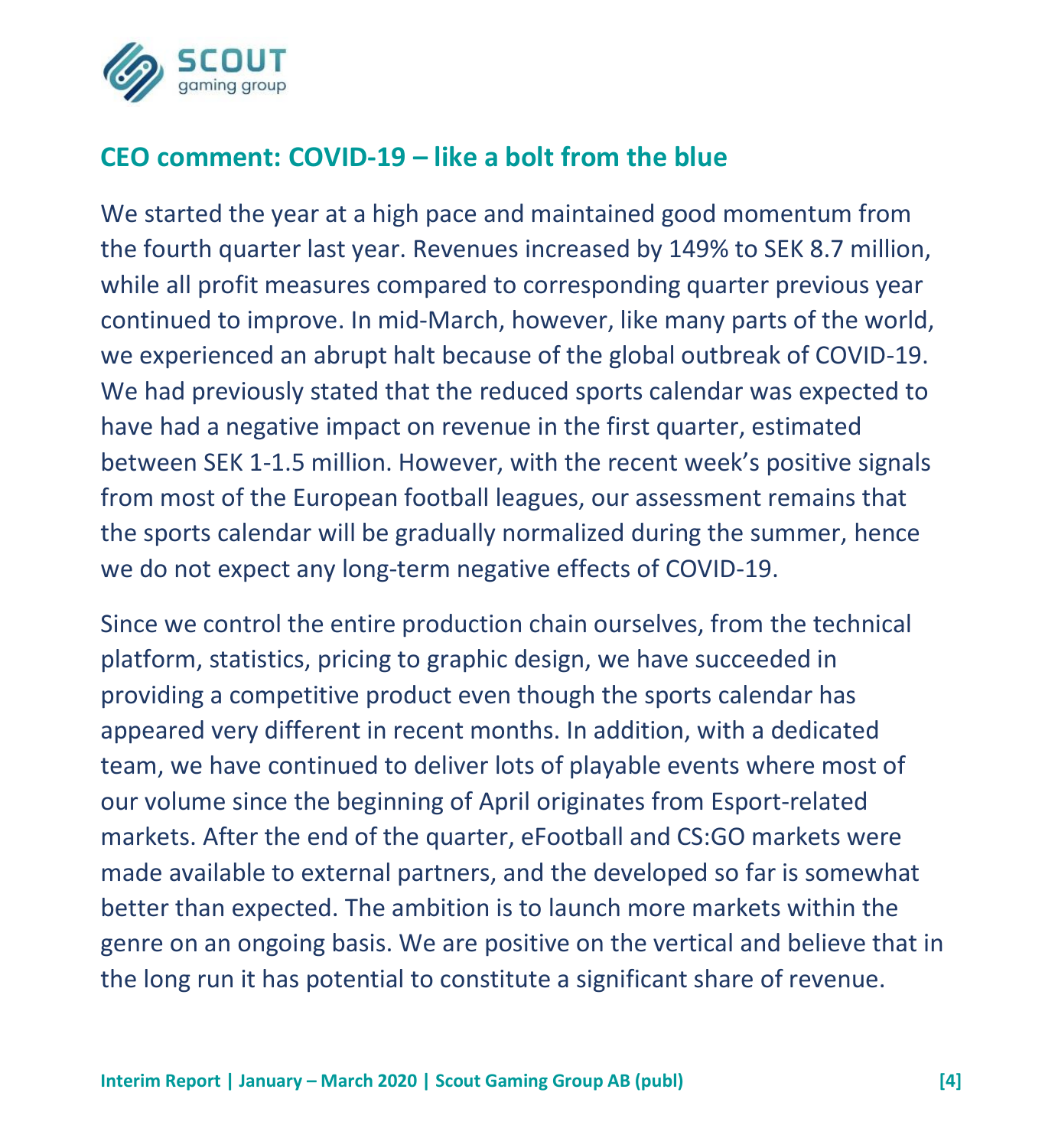

I am very impressed by the actions taken by all our employees during these times and would like to thank everyone for their efforts. As Scout Gaming is currently in a strong growth phase, we expect to maintain higher revenues at Group level during the second quarter compared to the previous year. However, due to some uncertainties regarding the restart of sports, it is too early to make any further commitments, as about half of the second quarter remains.

In order to ensure financial stability - as a consequence of the COVID-19 outbreak, we have acted to optimize the cost structure through temporary layoffs and reduced wages, renegotiations of various supplier agreements, avoided trips and conferences and other cost reductions. The balance between saving and investing is carefully made, as retained partners, business-critical employees and functionality are a prerequisite for a longterm successful company. As of last March, we had SEK 40 million cash at bank, which we believe is enough to cope with a longer period of limited sports calendar. Adjusted for extraordinary currency movements related to the Norwegian krone, cash flow from operating activities improved to SEK -9 million from last year's adjusted measurement of SEK -15.6 million.

Before the pandemic was a fact, Scout Gaming entered into several important agreements, one of which was with the state governed Norsk Tipping. As a natural consequence of the outbreak, the launches of some of these customers may be slightly delayed, however, integrations are running as expected and we will be ready when sports resume. Integration against Norsk Tipping is fully completed by today's date and internal testing prior to launch is currently underway.

**Interim Report | January – March 2020 | Scout Gaming Group AB (publ) [5]**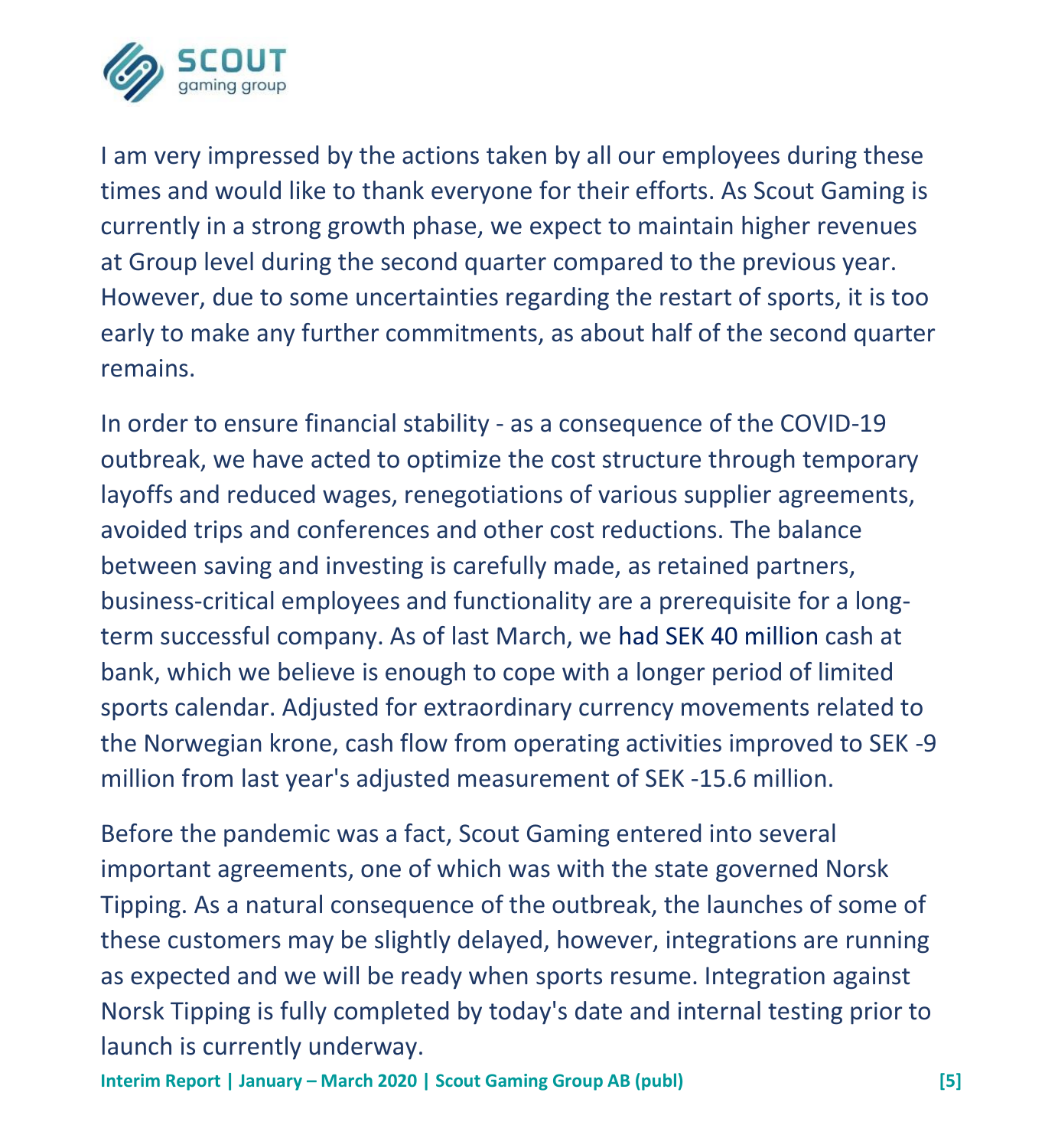

We have previously stated that we expect from Norsk Tipping a "significant impact" on our revenues, this is still valid and is expected according to the current assessment of the sports calendar, to be realized during the second half of the year. Norway is already an attractive market for Fantasy Sports, an example occurred during the summer of 2018, at that time Scout Gaming conducted a free-to-play game for the World Cup of Soccer with the country's largest commercial channel TV2 and with state-controlled NRK. The game garnered a lot of attention and the number of registered teams exceeded 100,000. In an article from January 2019, NRK estimated that every 30 Norwegian - or 170,000 people - play the Fantasy Premier League in the country. In a game that has participants from all the world's countries and territories, Norway has the highest representation compared to the full population. Scout Gaming makes an internally similar assessment regarding the Norwegian market for Fantasy Sports, as the findings in the article from NRK.

We have continued active dialogues with most priority customers, and the trend is perceived to be that interest in the vertical in Europe is increasing. With the coming two-year sports calendar, there are good conditions for integrating our product range.

**Interim Report | January – March 2020 | Scout Gaming Group AB (publ) [6]** During the quarter, we also completed heavily oversubscribed directed share issues corresponding to approximately SEK 36 million, of which the international offering was subscribed by Topline Capital Management, Topline Capital is a California-based global long-only microcap fund, and Las Vegas-based Tekkorp LLC, a company controlled by industry veteran Matt Davey. During the current quarter, Topline Capital acquired additional shares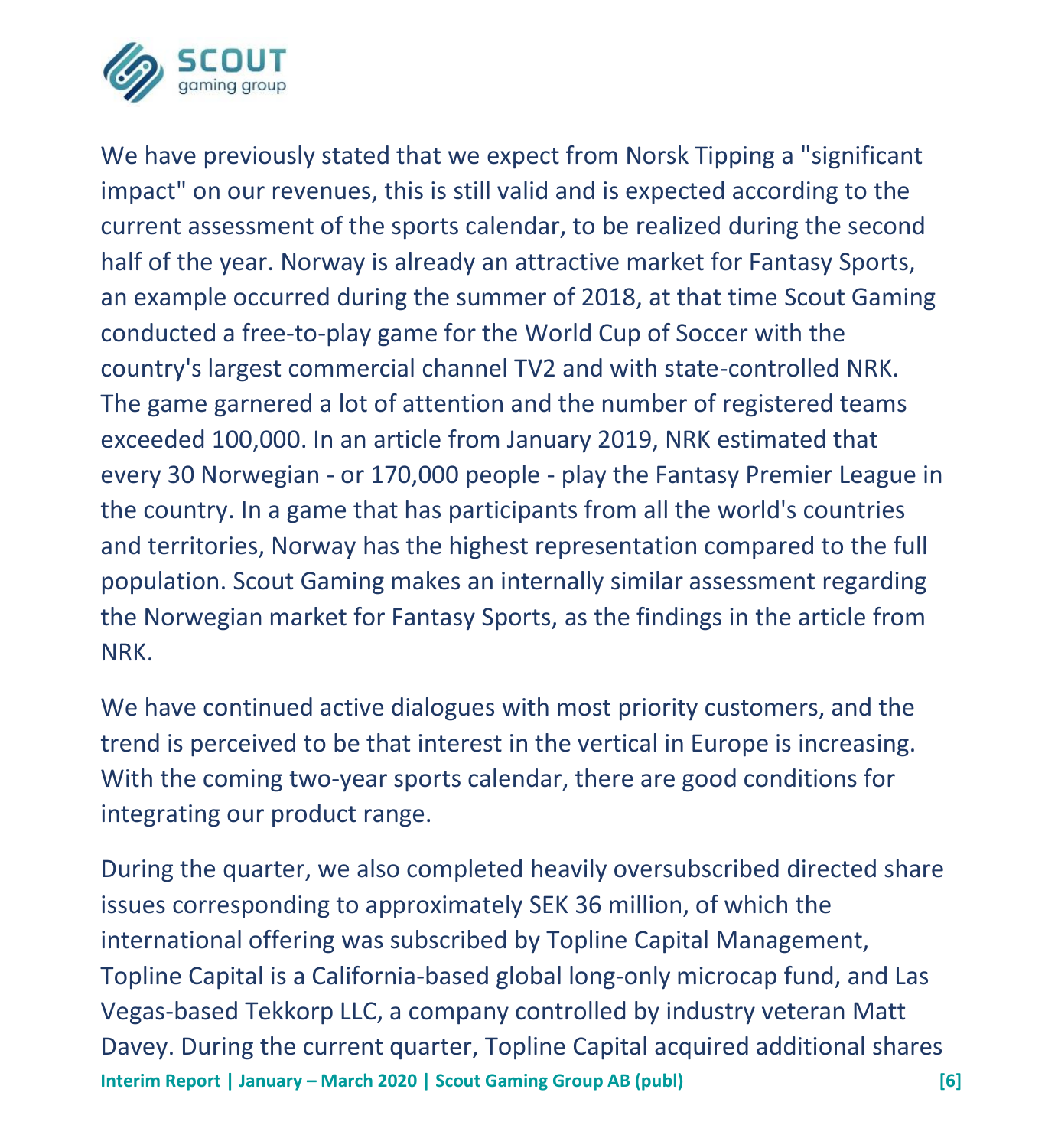

in Scout Gaming and, as of last March, the single largest shareholder in Scout Gaming Group, with approximately 16,5% of the outstanding shares.

Nordic investors consisted of Enlabs AB (publ), which among other things operates Optibet - the market leading Baltic gaming operator, as well as existing owners Novobis AB and Knutsson Holdings AB. I want to take this opportunity to thank everyone for their support.

The entire company is extremely expectant for a normalization of the sports calendar and with it a particularly intense second half!

Andreas Ternstrom CEO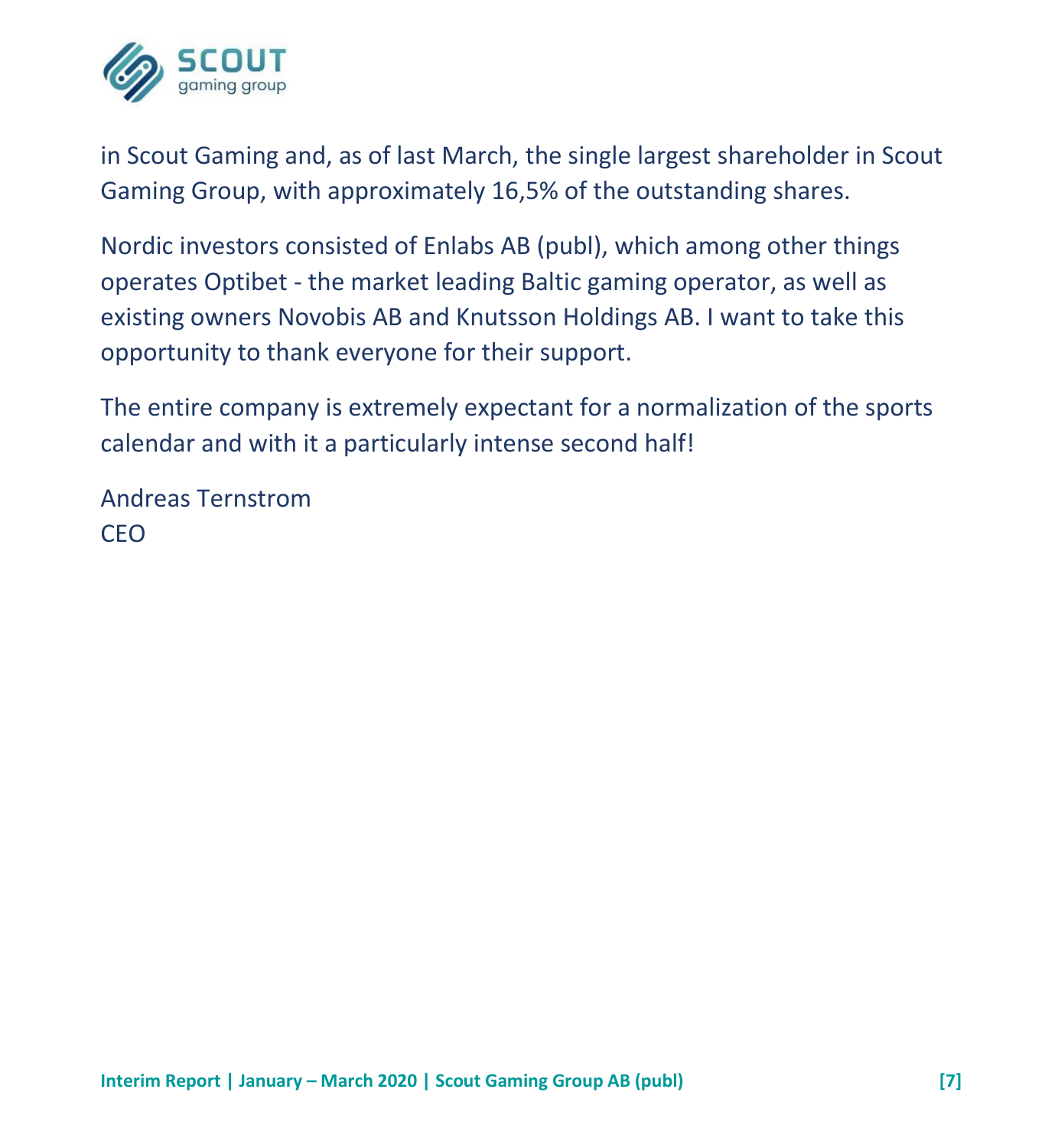

## **Scout Gaming Operator Trading Index**



**Operator Trading Index**

The Operator Trading Index, increased to 1004 (549), during the first quarter 2020. The increase corresponds to a growth of 83% compared to the same quarter last year. The increase is explained by a mix of new clients, increased activity from current clients and revenues generated from new markets and products. The activity was severely negatively affected from mid-March, when the global sports calendar changed as a result of the outbreak of COVID-19.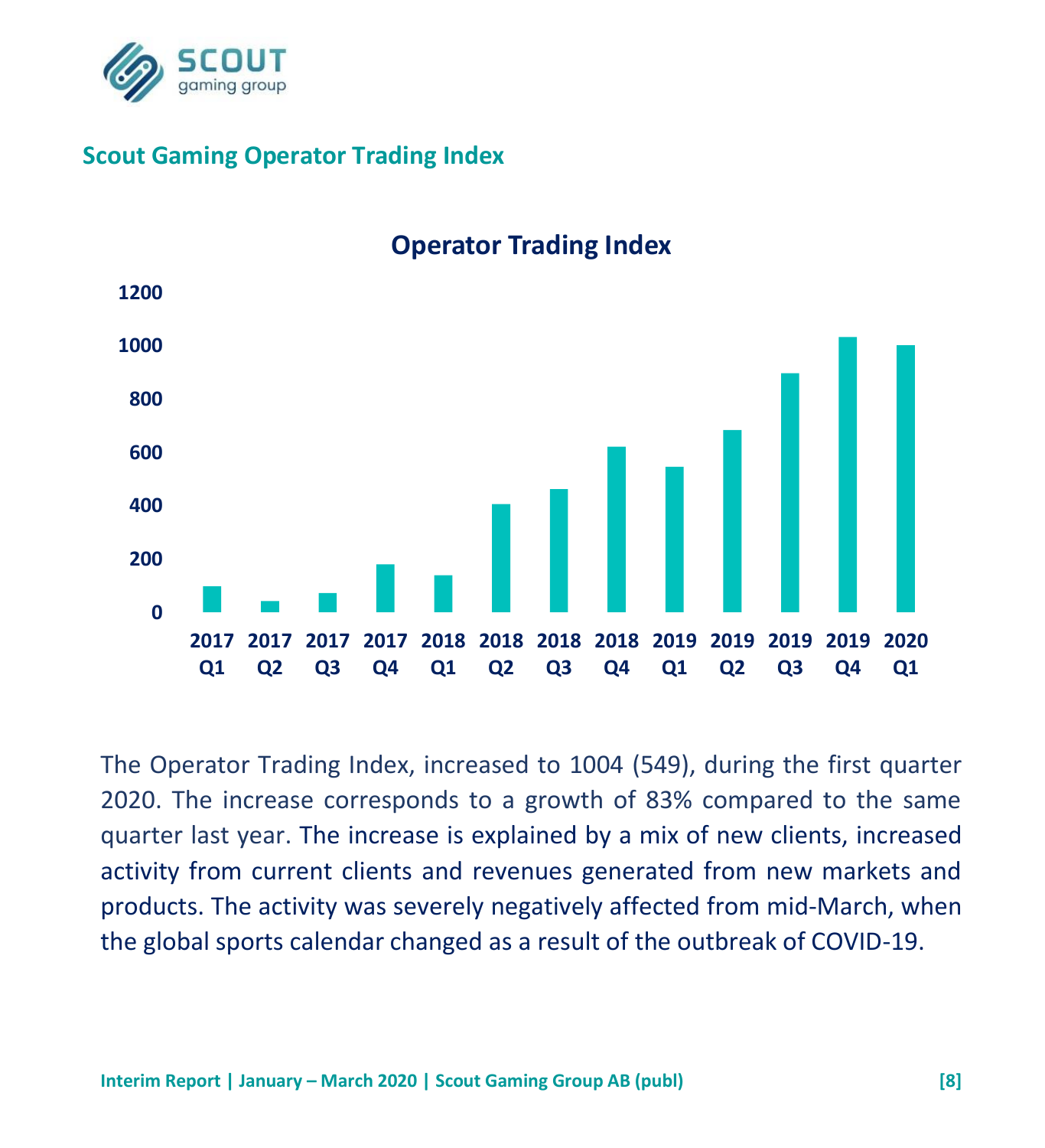

We use the first quarter of 2017 as index base. Number of launched clients, changes in their activity and general market growth affects the index development.

General market growth is dependent on the major leagues and championships. The index is also affected by the clients' share of their end customer's activity (so-called "rake"), as well as their sportsbook margin which may vary between different markets and product categories.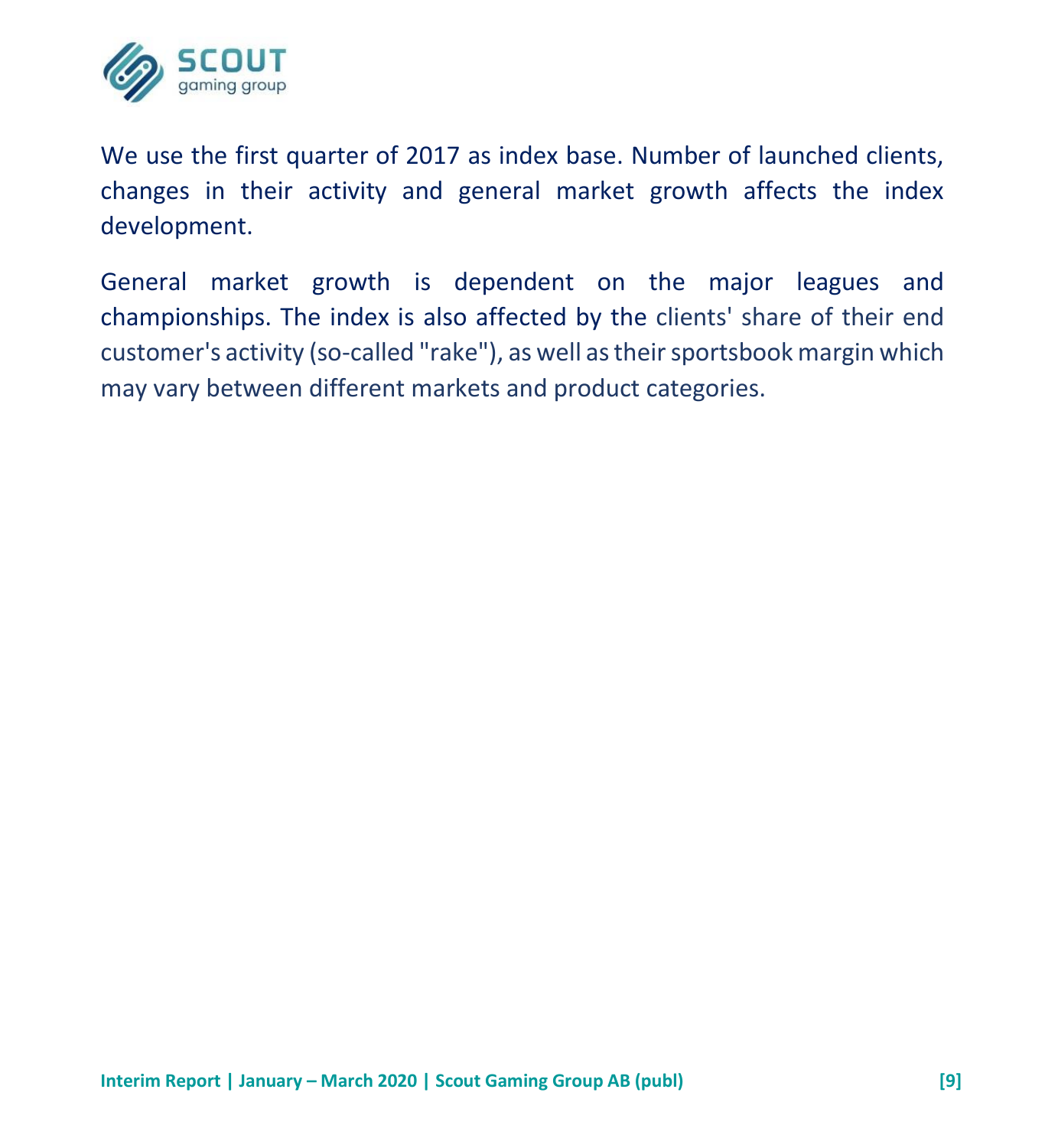

## **Financial performance**

#### **Revenues**

Revenues amounted to SEKm 8.7 (3.5) during the first quarter and mainly relates to gaming related services that Scout Gaming provides to its clients. The fees are charged to clients based on a combination of different variables such as number of provided markets and product categories, guarantee commitments in prize pools etc. and may be fixed or variable. The increase is due to additional launched partners and higher activity within current client base compared to corresponding period previous year.

#### **Costs**

Total costs amounted to SEKm -21.8 (-20.5) and mainly consist of personnel. Personnel costs are not expected to increase in any larger extent going forward. The cost increase is mainly related guaranteed prize pools which is a marketing cost under other costs. Scout Gaming is striving to optimize this in the long run and takes into consideration variables such as the number of affiliated external partners and their size as well as the general sports calendar.

#### **Result**

Operating profit was SEKm -13.1 (-17.0). Net result was SEKm -9.8 (-16.1) during the quarter. New clients have launched Scout Gaming's products, hence the result has improved during the quarter.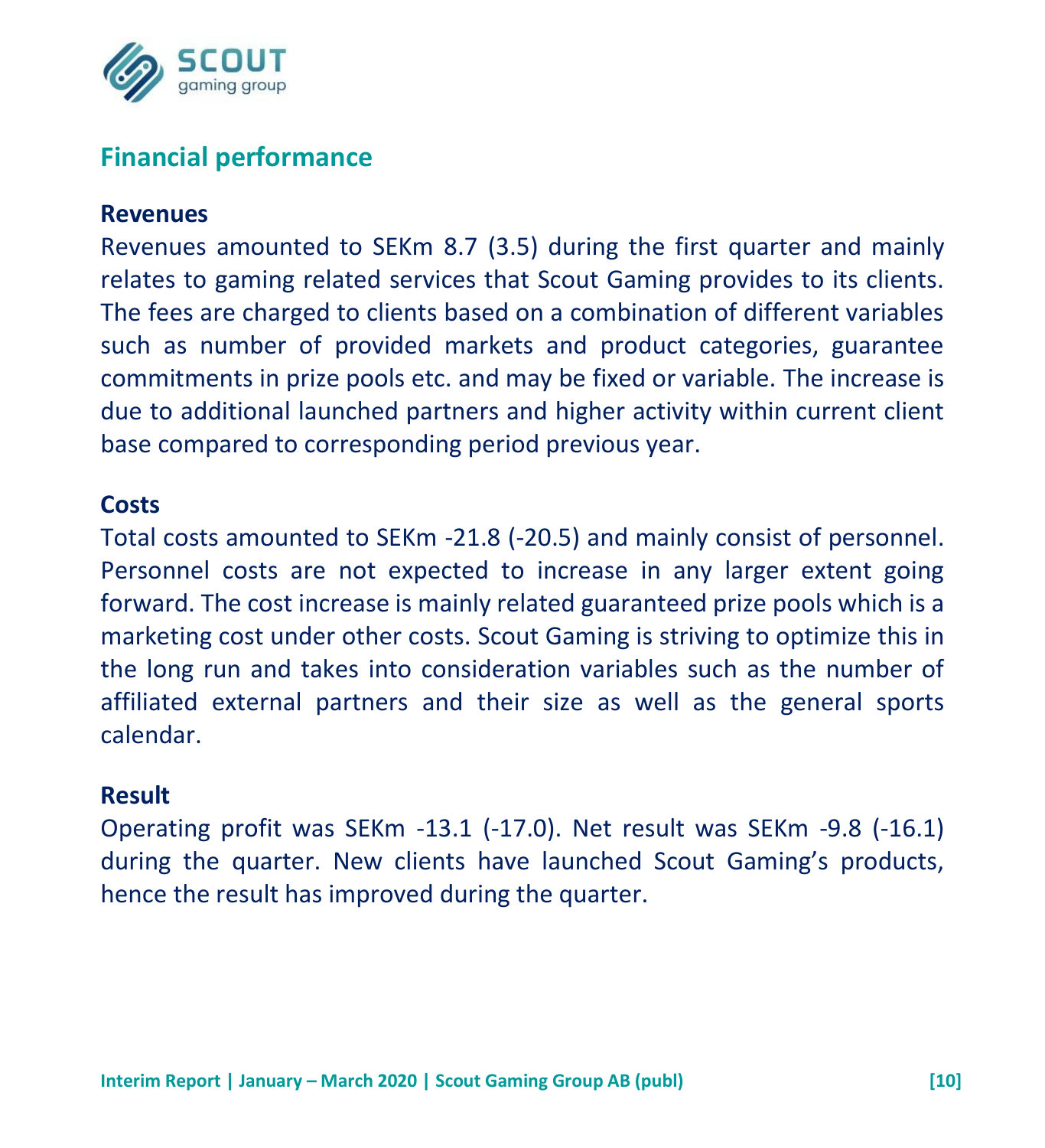

## **Liquidity, financing and financial position**

Cash flows from operating activities amounted to SEKm -13.0 (-16.6) during the quarter. During the quarter, an unrealized currency loss of SEK 4.0 million, primarily related to the weakening of the Norwegian krone, had an extraordinary impact on cash flow from operating activities.

Cash flows from investing activities amounted to SEKm -2.6 million (-1.7) for the first quarter. Cash flows from financing activities amounted to SEKm 35.2 million (0). Cash flows for the period was SEKm 19.6 million (-18.3) for the quarter. Cash flows from operating activities before changes in working capital have improved to mSEK -12.4 (-15.1) during the quarter. Cash and cash equivalents amounted to SEKm 40.0 (29.4) million at the end of the quarter. Scout conducted directed rights issues amounting to approximately SEKm 36 before costs, after the quarter ended.

#### **Capitalised development costs**

During the quarter development expenditure of SEKm 2.6 (1.7) was capitalised. Capitalised development costs are included as part of the revenue. These capitalised development costs are amortised over four years, starting when the costs incurred.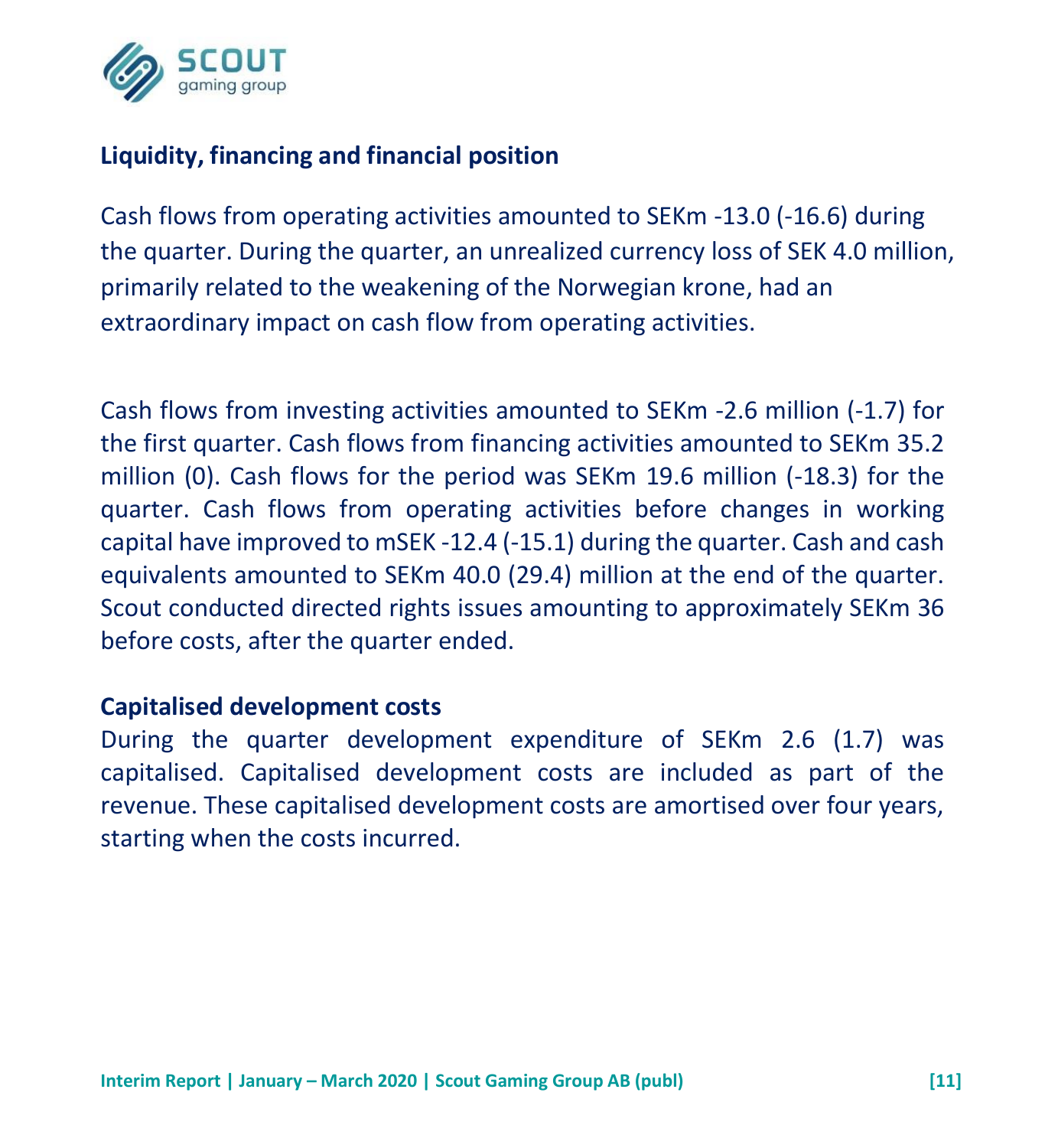

# **Key Ratios**

| <b>Key ratios, Group (SEKm)</b> | <b>Jan-Mar</b><br>2020 | Jan-Mar<br>2019 | <b>Jan-Dec</b><br>2019 |
|---------------------------------|------------------------|-----------------|------------------------|
|                                 |                        |                 |                        |
| Revenue                         | 8.7                    | 3.5             | 25.7                   |
| Revenue growth, %               | 149                    | 150             | 76                     |
| <b>EBITDA</b>                   | $-11.7$                | $-14.7$         | $-42.8$                |
| EBITDA-margin, %                | <b>Neg</b>             | <b>Neg</b>      | <b>Neg</b>             |
| Operating profit                | $-13.1$                | $-17.0$         | .-52.8                 |
| Number of shares at the end of  |                        |                 |                        |
| the period                      | 17,501,592             | 13,283,455      | 14,533,455             |
| Average number of shares *      | 16,017,524             | 13,283,455      | 13,908,455             |
| Employees at end of period **   | 86                     | 80              | 83                     |
|                                 |                        |                 |                        |
| Earnings per share (SEK)        | $-0.6$                 | $-1.2$          | $-3.8$                 |
| Shareholders' equity per share  |                        |                 |                        |
| (SEK)                           | 2.7                    | 2.9             | 2.0                    |
| <b>Operator Trading Index</b>   | 1004                   | 549             | N/A                    |

\* Scout Gaming has issued 308,000 warrants of series 2018/2021: 1. \*\* Also refers to contract staff in Ukraine.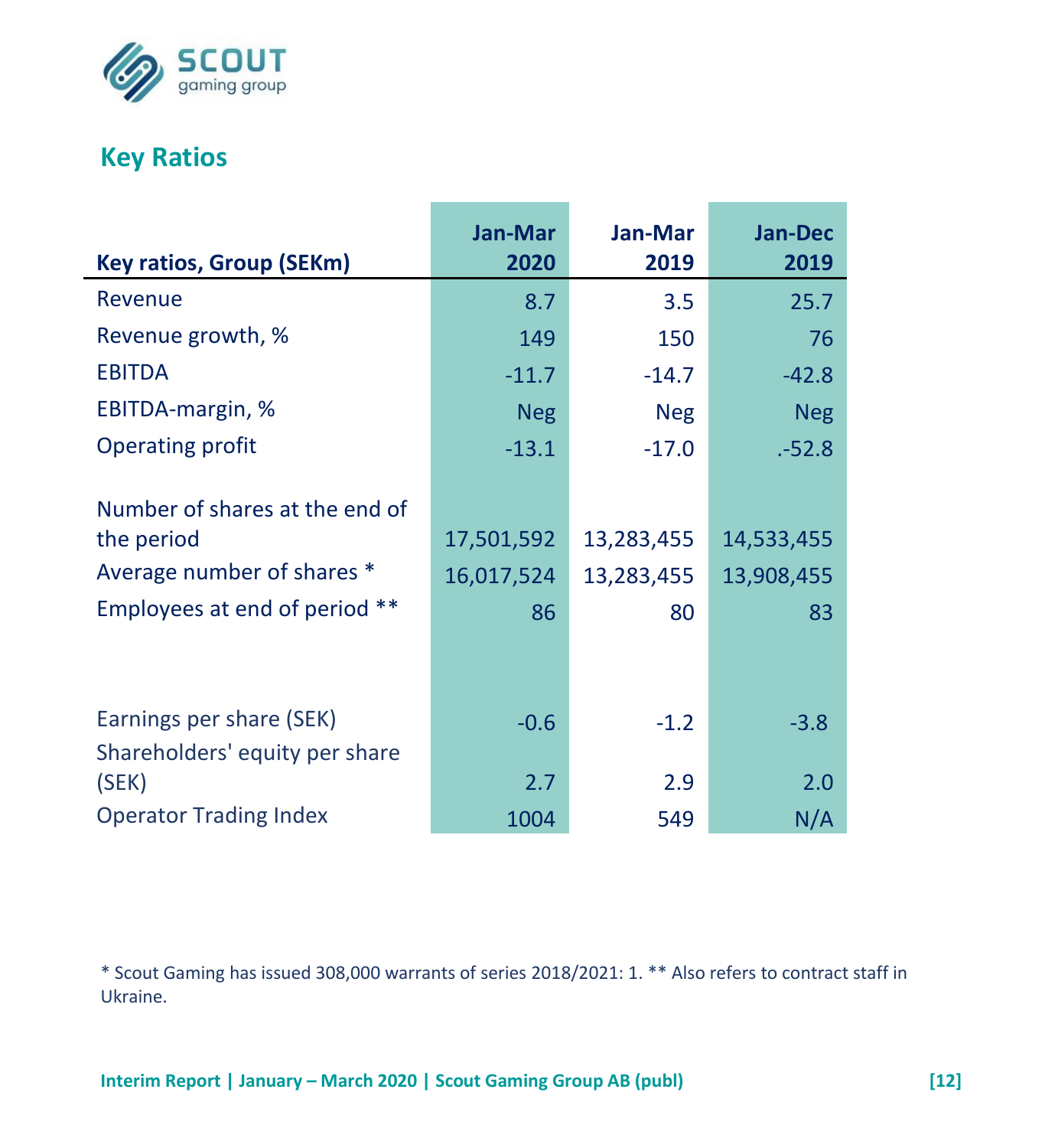

## **Other**

#### **Parent company**

Operating income for the first quarter of 2020 amounted to SEKm 1.2 (1.3). Operating profit amounted to SEKm -1.6 (-4.5). Profit for the period amounted to SEKm -0.2 (-3.6). The parent company's cash and cash equivalents amounted to SEKm 14.0 (8.8) at the end of the period and equity amounted to SEKm 146.0 (84.1).

#### **Risks**

Scout Gaming's operations are subject to certain risks that may affect the performance or financial position to varying degrees. These can be divided into industry and business-related risks as well as financial risks. In assessing the Group's future development, it is important to consider, in addition to possible opportunities for profit growth, the risk factors. The development of the legal situation for the type of gaming services provided by Scout Gaming is a key risk factor for the Group's future earning ability. As the majority of the company's customers are active in Europe, legal status in the EU becomes particularly interesting and monitored and managed by the Group continuously. Nevertheless, for cases where the legislation should be interpreted in an unfavorable or unexpected manner, there is a risk that Scout Gaming's terms of growth, profitability and product development will change. Similarly, an interpretation in a favorable direction could have a positive impact on the Group. For further information about Scout Gaming's risks and risk management, refer to the Annual Report 2019, which is found on the company's website.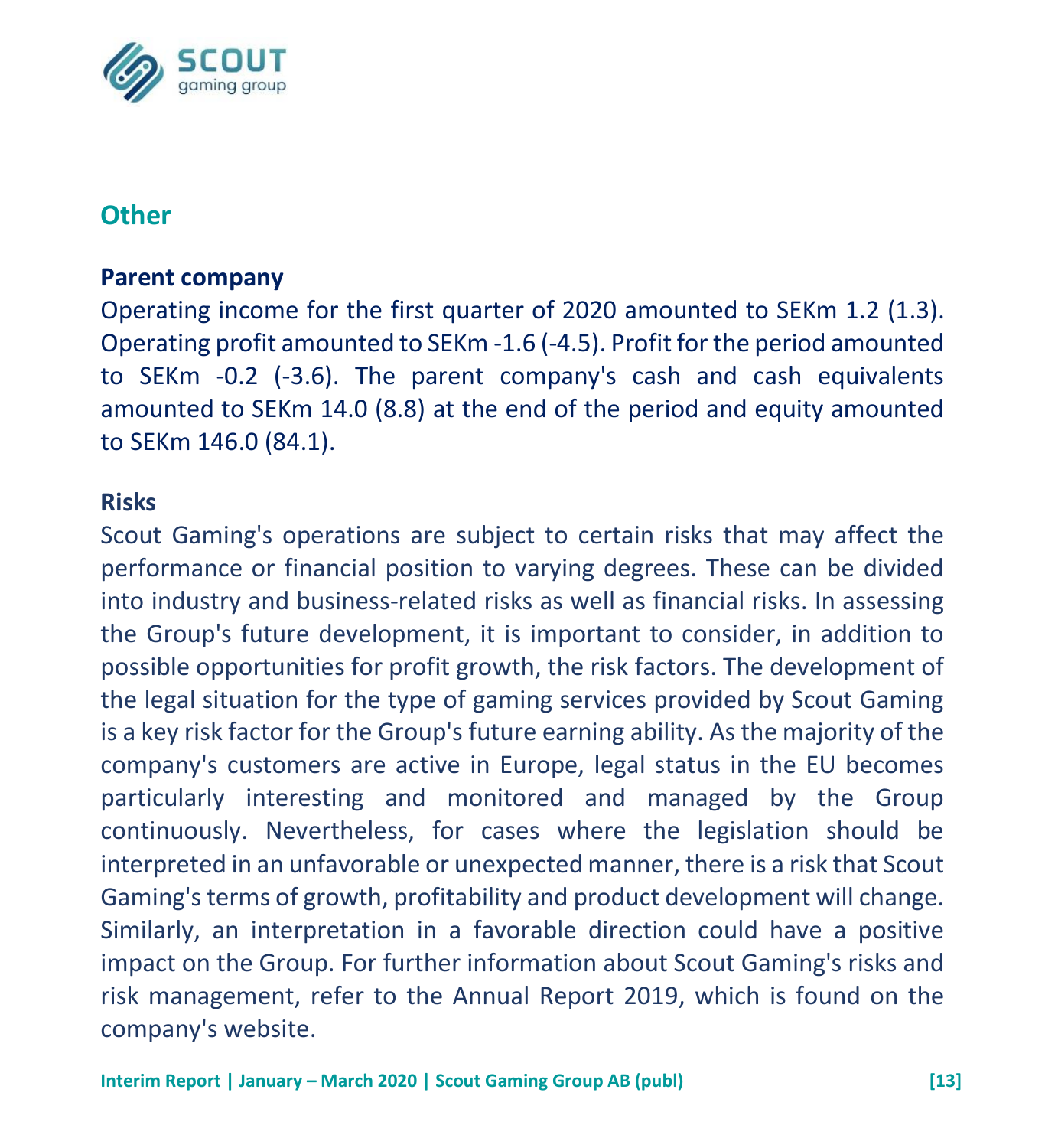

## **Accounting principles**

The interim report has been prepared in accordance with the Annual Accounts Act and the Board of Directors' General Advice BFNAR 2012: 1 Annual Report and Consolidated Financial Statements (K3). Amounts are expressed in SEKm (millions of SEK) unless otherwise stated.

#### **Related party transactions**

No material related party transactions were conducted during the quarter.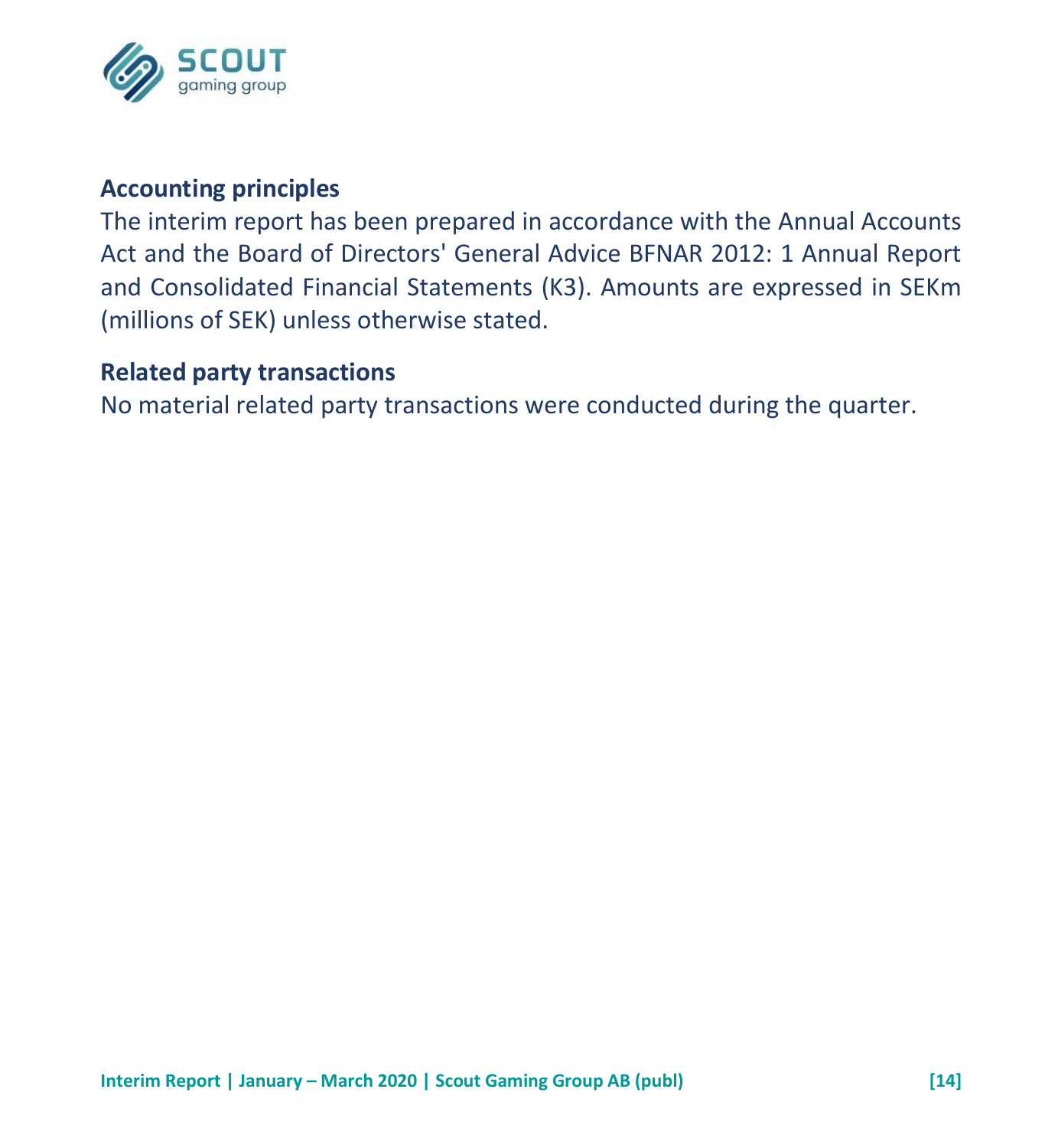

## **Owners per 31 March**

| <b>Shareholders</b>                | No.           |               |
|------------------------------------|---------------|---------------|
|                                    | <b>Shares</b> | <b>Amount</b> |
| <b>Topline Capital Partners LP</b> | 2,884,332     | 16.5%         |
| <b>Atle Sundal Holding AS</b>      | 1,578,705     | 9.0%          |
| Novobis AB                         | 1,498,238     | 8.6%          |
| <b>Knutsson Holdings AB</b>        | 1,432,200     | 8.2%          |
| Swedbank Robur Fonder              | 1,238,417     | 7.1%          |
| Nordnet Pensionsförsäkring         | 922,398       | 5.3%          |
| <b>SIA Optibet</b>                 | 833,333       | 4.8%          |
| <b>Andreas Sundal Holding AS</b>   | 803,464       | 4.6%          |
| <b>Avanza Pension</b>              | 691,426       | 4.0%          |
| Björn Fjellby Holding AS           | 606,131       | 3.5%          |
| <b>Tekkorp LLC</b>                 | 549,545       | 3.1%          |
| <b>Total largest shareholders</b>  | 13,038,090    | 74.4%         |
| <b>Other shareholders</b>          | 4,463,502     | 25.6%         |
| Number of shares                   |               | 17,501,592    |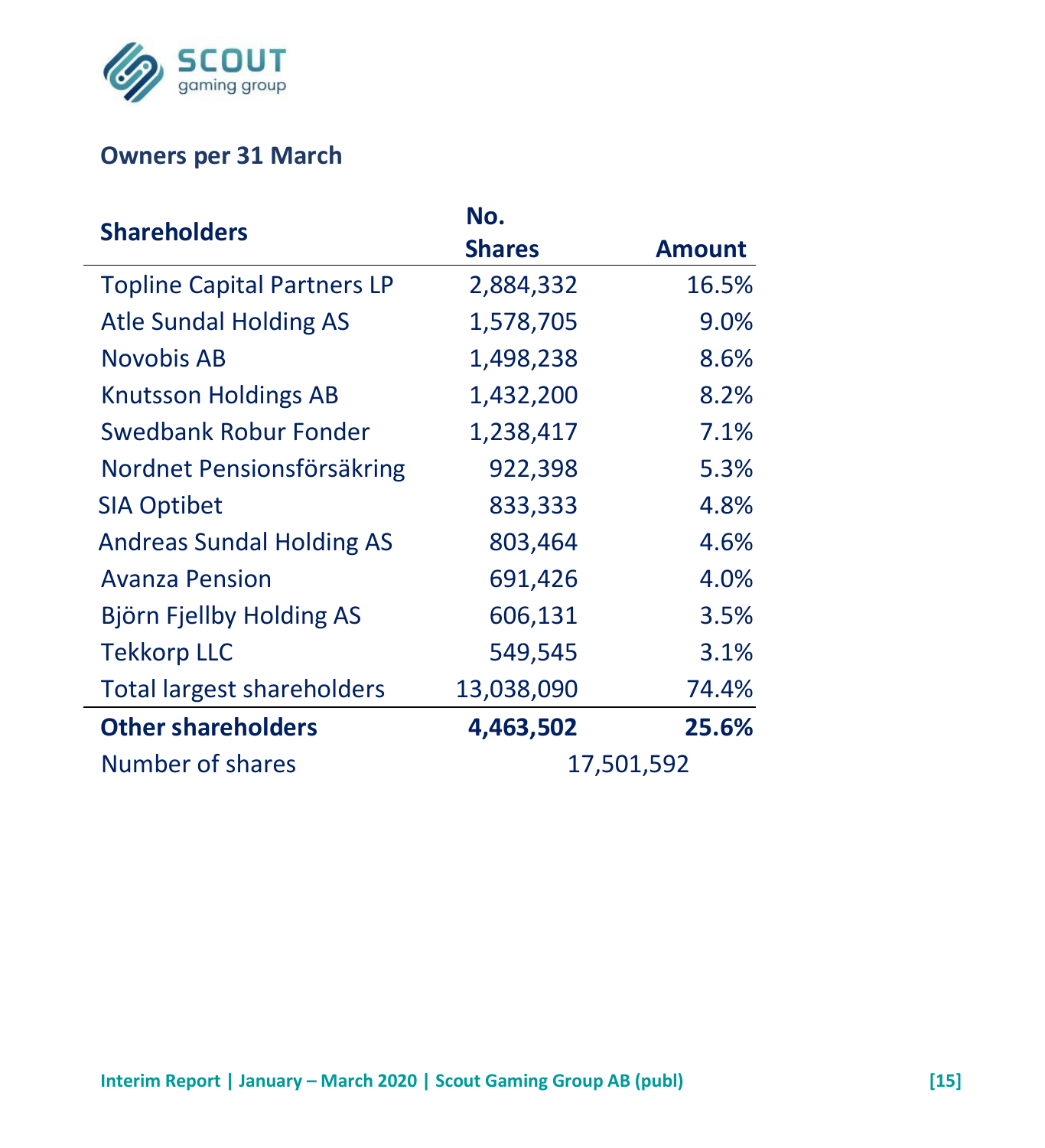

## **Calendar**

Scout Gaming will publish reports according to the following schedule:

Q2 report: 21 August

Q3 report: 26 November

Year-end report 2020: February 26, 2021

The Annual General Meeting of the Scout Gaming Group is planned to be held on May 25. The annual report will be available on Scout Gaming's website.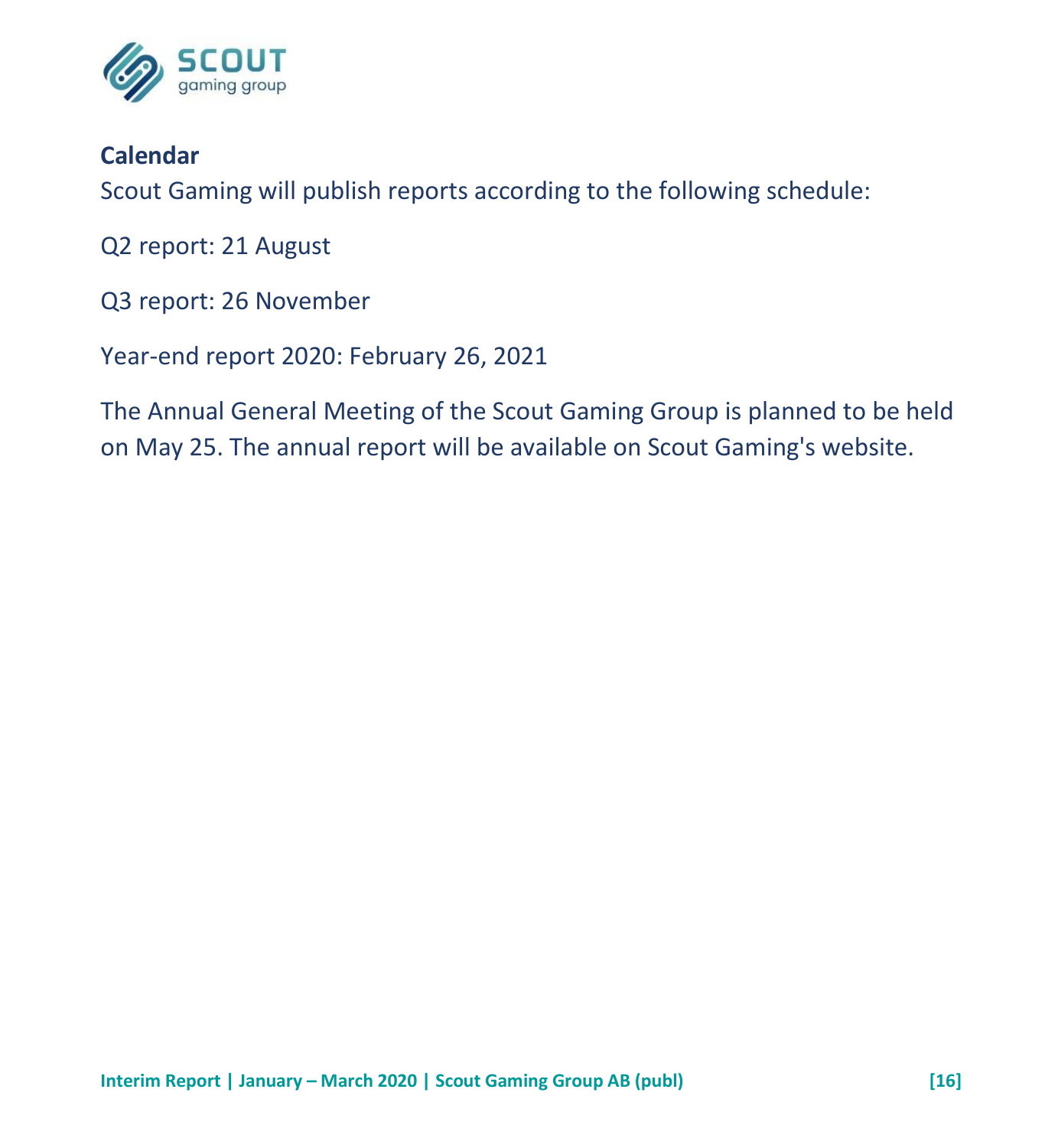

# **Condensed consolidated income statement**

#### **Scout Gaming Group AB (publ)**

**559119-1316**

|                                 | <b>Jan-Mar</b> | Jan-Mar   | <b>Jan-Dec</b> |
|---------------------------------|----------------|-----------|----------------|
| Group income statement (kSEK)   | 2020           | 2019      | 2019           |
|                                 |                |           |                |
| <b>Revenue</b>                  | 8,679          | 3,525     | 25,691         |
|                                 |                |           |                |
|                                 |                |           |                |
| Personnel expenses              | $-10,727$      | $-11,487$ | $-39,790$      |
| Other external expenses         | $-9,686$       | $-6,727$  | $-28,655$      |
| Depreciation, amortization and  |                |           |                |
| impairment of PPE               | $-1,410$       | $-2,294$  | $-10,058$      |
| <b>Total operating expenses</b> | $-21,823$      | $-20,508$ | $-78,503$      |
|                                 |                |           |                |
| <b>Operating profit</b>         | $-13,144$      | $-16,983$ | $-52,812$      |
|                                 |                |           |                |
| <b>Financial items</b>          | 3,315          | 859       | 580            |
| <b>Profit before tax</b>        | $-9.829$       | $-16,124$ | $-52,232$      |
| Tax                             | 17             | 22        | 66             |
| <b>Profit for the period</b>    | $-9,812$       | $-16,102$ | $-52,166$      |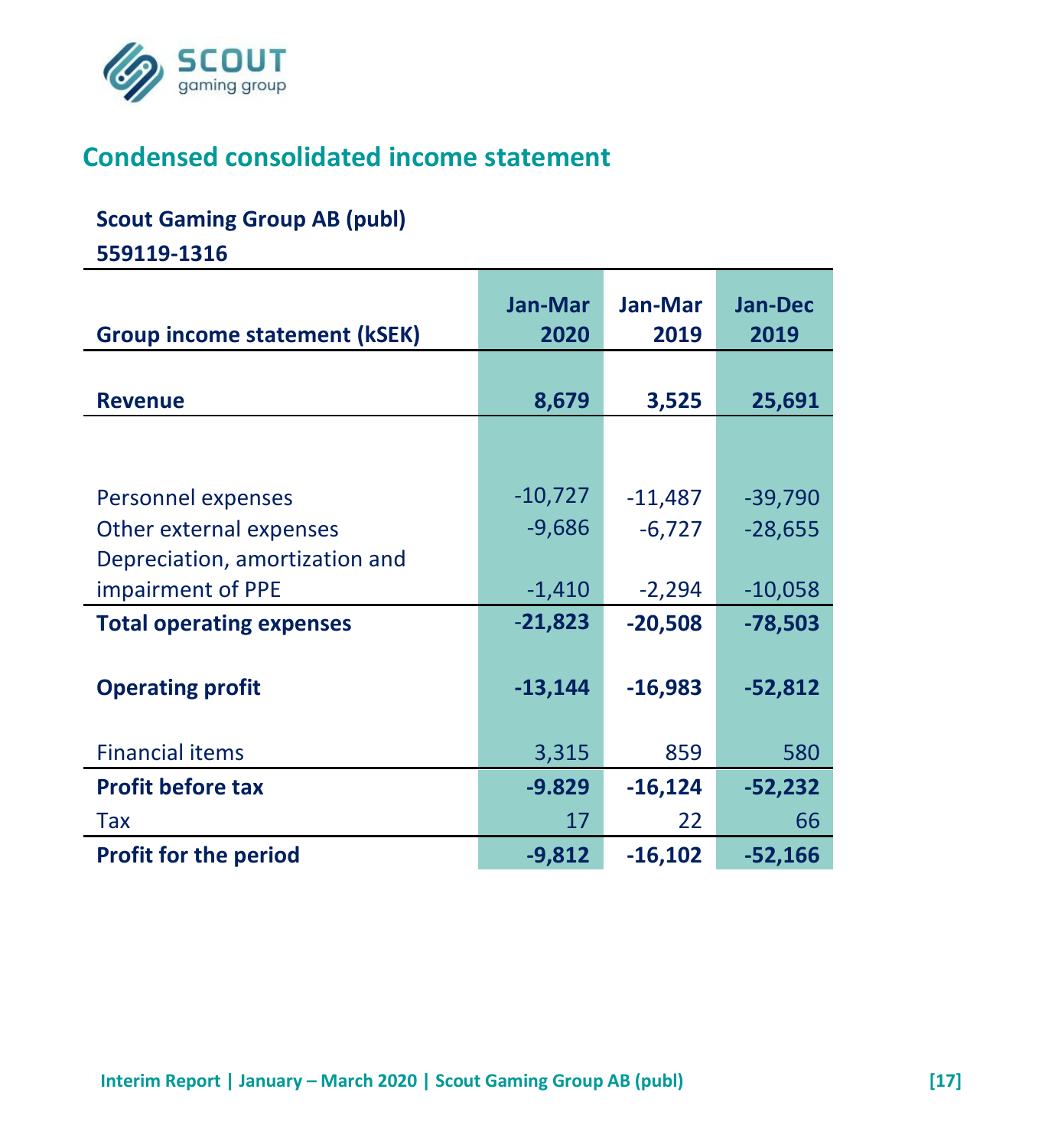

# **Condensed consolidated balance sheet**

#### **Scout Gaming Group AB (publ)**

**559119-1316**

| <b>Group balance sheet (kSEK)</b>   | 2020-<br>03-31 | 2019-<br>03-31 | 2019-<br>12-31 |
|-------------------------------------|----------------|----------------|----------------|
| <b>Assets</b>                       |                |                |                |
|                                     |                |                |                |
| Intangible assets                   | 12,727         | 9,548          | 8,425          |
| Property, plant and equipment       | 777            | 1,255          | 909            |
| <b>Financial assets</b>             | 7              | 22             | 7              |
| <b>Total non-current assets</b>     | 13,511         | 10,825         | 9,342          |
|                                     |                |                |                |
| Accounts receivable                 | 1,799          | 2,232          | 1,525          |
| Other receivables                   | 10,386         | 4,608          | 8,863          |
| Prepaid expenses and accrued income | 3,199          | 1,464          | 2,622          |
| Cash and cash equivalents           | 40,006         | 29,407         | 21,473         |
| <b>Total current assets</b>         | 55,390         | 37,711         | 34,483         |
|                                     |                |                |                |
| <b>TOTAL ASSETS</b>                 | 68,901         | 48,536         | 43,825         |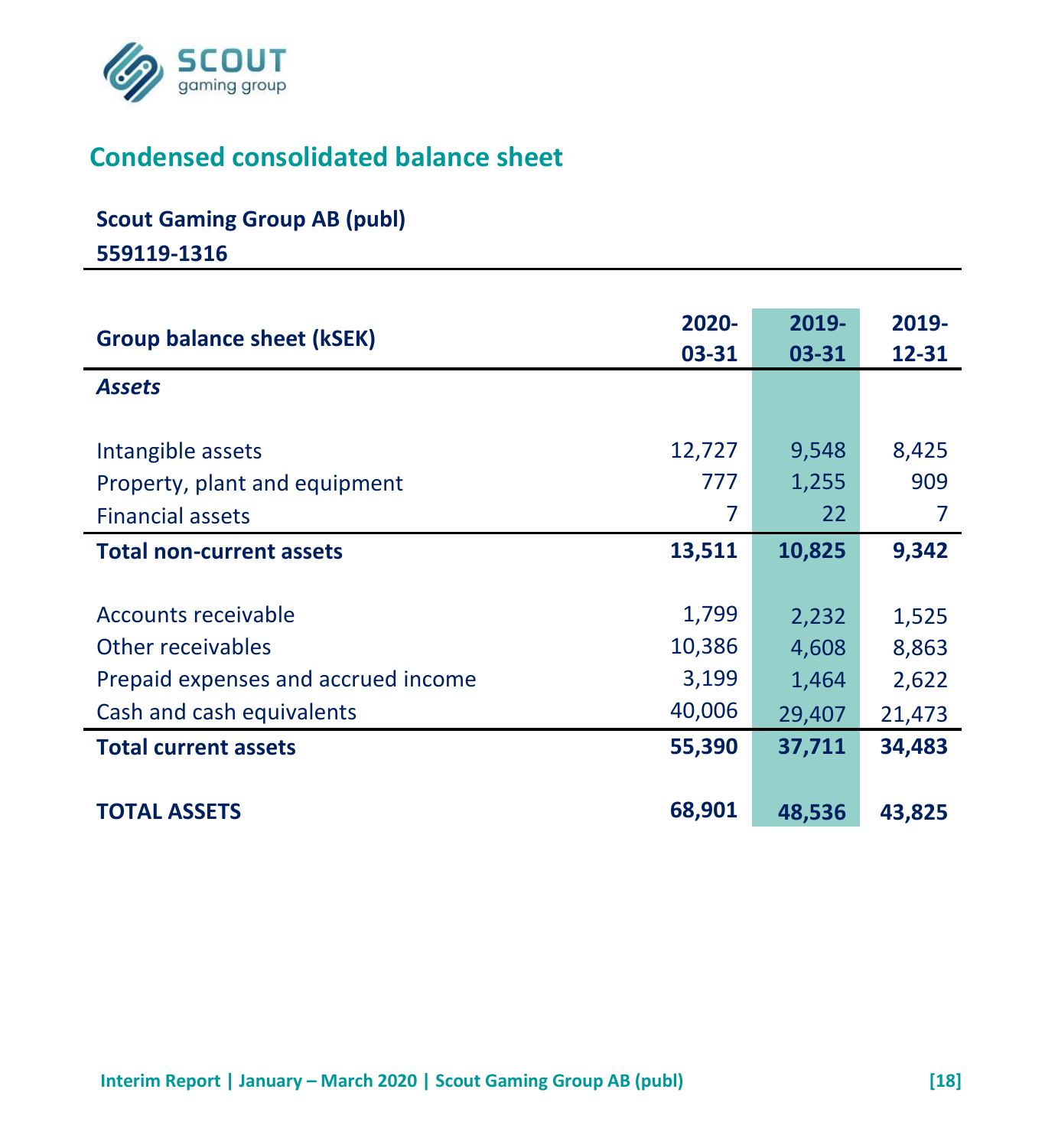

| <b>Equity and liabilities</b>                     |            |            |            |
|---------------------------------------------------|------------|------------|------------|
| Share capital                                     | 921        | 699        | 765        |
| Other capital contributed                         | 207,960    | 146,214    | 172,958    |
| <b>Reserves</b>                                   | $-7,791$   | $-1,175$   | $-1,281$   |
| Retained earnings including profit for the period | $-152,561$ | $-106,685$ | $-142,749$ |
| <b>Total equity</b>                               | 48,529     | 39,053     | 29,694     |
|                                                   |            |            |            |
| Deferred tax liability                            | 128        | 230        | 162        |
| <b>Total long-term liabilities</b>                | 128        | 230        | 162        |
|                                                   |            |            |            |
| Short-term debt to creditors                      | 0          | 41         | 0          |
| Accounts payable                                  | 3,040      | 2,540      | 1,788      |
| <b>Current tax liabilities</b>                    | 283        | 325        | 444        |
| Other current liabilities                         | 14,504     | 2,572      | 9,056      |
| Accrued expenses and prepaid income               | 2,418      | 3,775      | 2,682      |
| <b>Total short-term liabilities</b>               | 20,245     | 9,253      | 13,969     |
|                                                   |            |            |            |
| <b>TOTAL EQUITY AND LIABILITIES</b>               | 68,901     | 48,536     | 43,825     |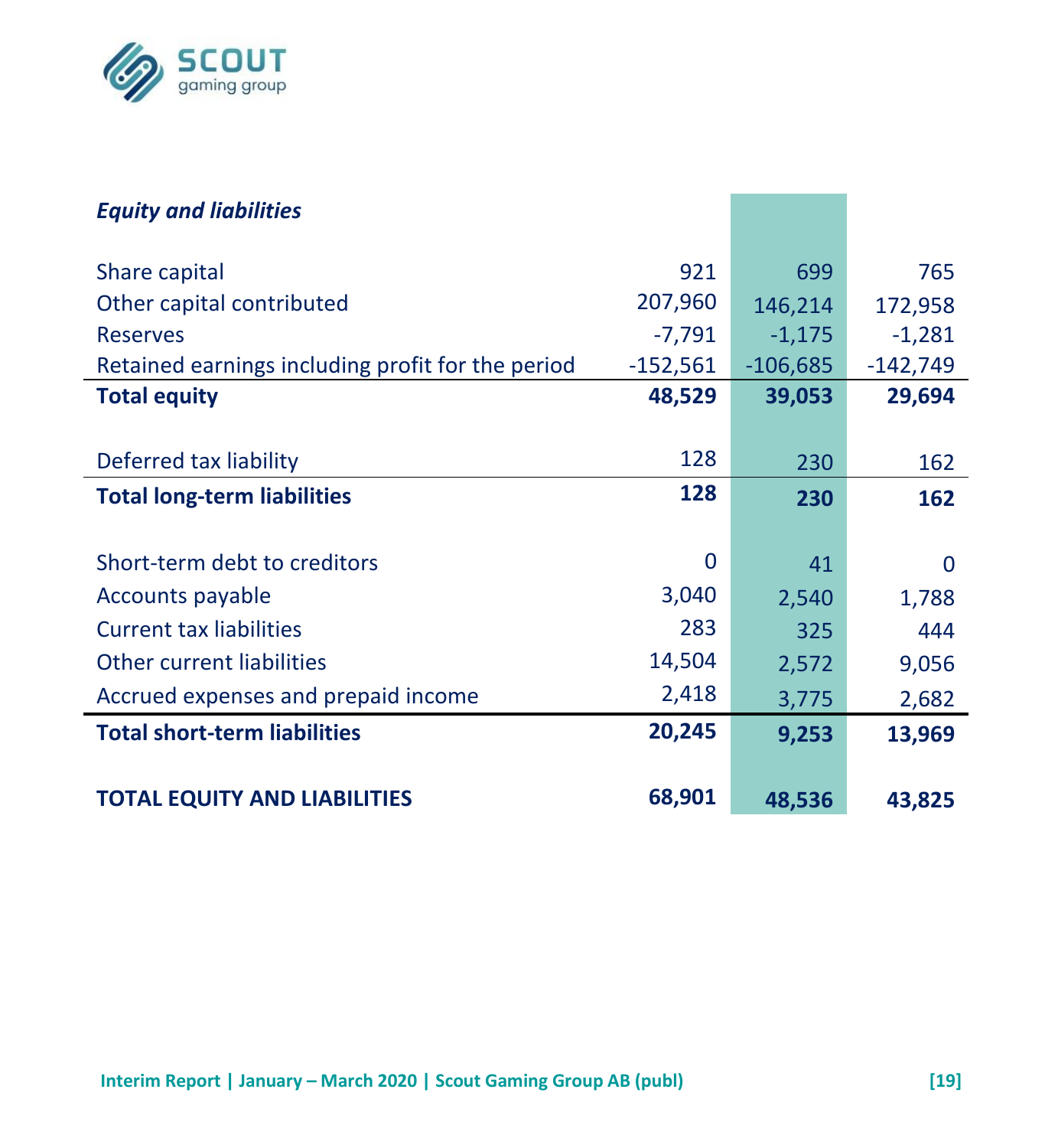

## **Consolidated changes in equity**

|                                  | <b>Share</b> | capital     |                 | <b>Retained</b> |                     |
|----------------------------------|--------------|-------------|-----------------|-----------------|---------------------|
|                                  | capital      | contributed | <b>Reserves</b> | earnings        | <b>Total equity</b> |
| 2019-01-01                       | 699          | 146,214     | 376             | $-92,571$       | 54,718              |
| <b>Revaluation of conversion</b> |              |             |                 |                 |                     |
| difference                       |              |             | $-1,988$        | 1,988           |                     |
| <b>Conversion difference</b>     |              |             | 437             |                 | 437                 |
| Profit/loss for the period       |              |             |                 | $-16,102$       | $-16,102$           |
| 2019-03-31                       | 699          | 146,214     | $-1,175$        | $-106,685$      | 39,053              |
|                                  |              |             |                 |                 |                     |
| 2019-03-31                       | 699          | 146,214     | $-1,175$        | $-106,685$      | 39,053              |
| <b>Rights issue</b>              |              | 26,888      |                 |                 | 26,888              |
| <b>Conversion difference</b>     |              |             | $-750$          |                 | $-750$              |
| Profit/loss for the period       |              |             |                 | $-13,339$       | $-13,339$           |
| 2019-06-30                       | 699          | 173,102     | $-1,925$        | $-120,024$      | 51,852              |
|                                  |              |             |                 |                 |                     |
| 2019-07-01                       | 699          | 173,102     | $-1,925$        | $-120,024$      | 51,852              |
| <b>Rights issue</b>              | 66           | $-66$       |                 |                 |                     |
| Fee for rights issue             |              | $-20$       |                 |                 | $-20$               |
| <b>Conversion difference</b>     |              |             | $-1,104$        |                 | $-1,104$            |
| Profit/loss for the period       |              |             |                 | $-9,471$        | $-9,471$            |
| 2019-09-30                       | 765          | 173,016     | $-3,029$        | $-129,495$      | 41,257              |
|                                  |              |             |                 |                 |                     |
| 2019-10-01                       | 765          | 173,016     | $-3,029$        | $-129,495$      | 41,257              |
| <b>Rights issue</b>              |              | -58         |                 |                 | $-58$               |
| <b>Conversion difference</b>     |              |             | 1,749           |                 | 1,749               |
| Profit/loss for the period       |              |             |                 | $-13,254$       | $-13,254$           |
| 2019-12-31                       | 765          | 172,958     | $-1,281$        | $-142,749$      | 29,694              |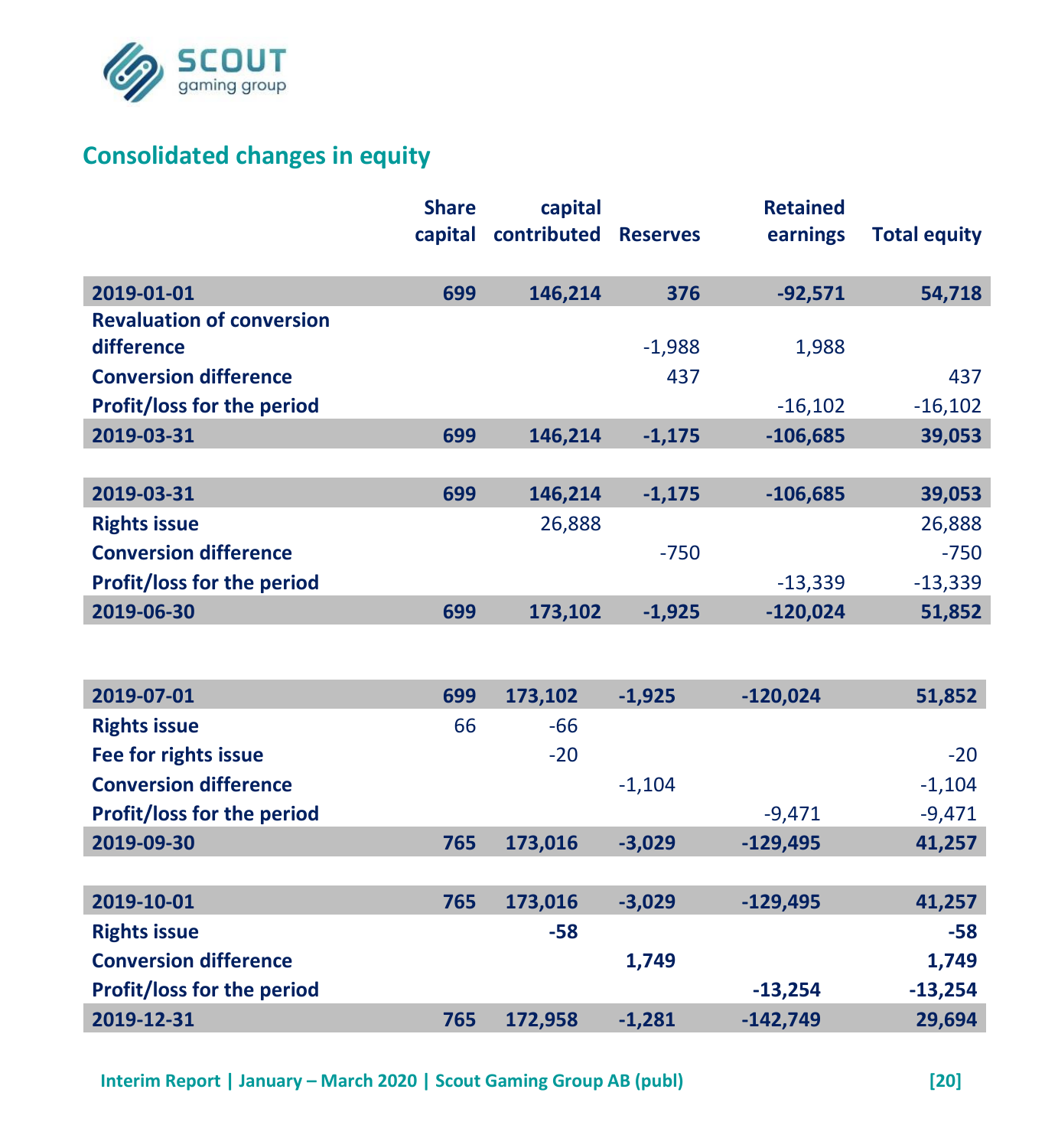

| 2020-01-01                        | 765 | 172.958 | $-1.281$ | $-142.749$ | 29,694   |
|-----------------------------------|-----|---------|----------|------------|----------|
| <b>Rights issue</b>               | 156 | 35,001  |          |            | 35.157   |
| <b>Conversion difference</b>      |     |         | $-6.510$ |            | $-6.510$ |
| <b>Profit/loss for the period</b> |     |         |          | $-9.812$   | $-9.812$ |
| 2020-03-31                        | 921 | 207.959 | $-7.791$ | $-152.561$ | 48.529   |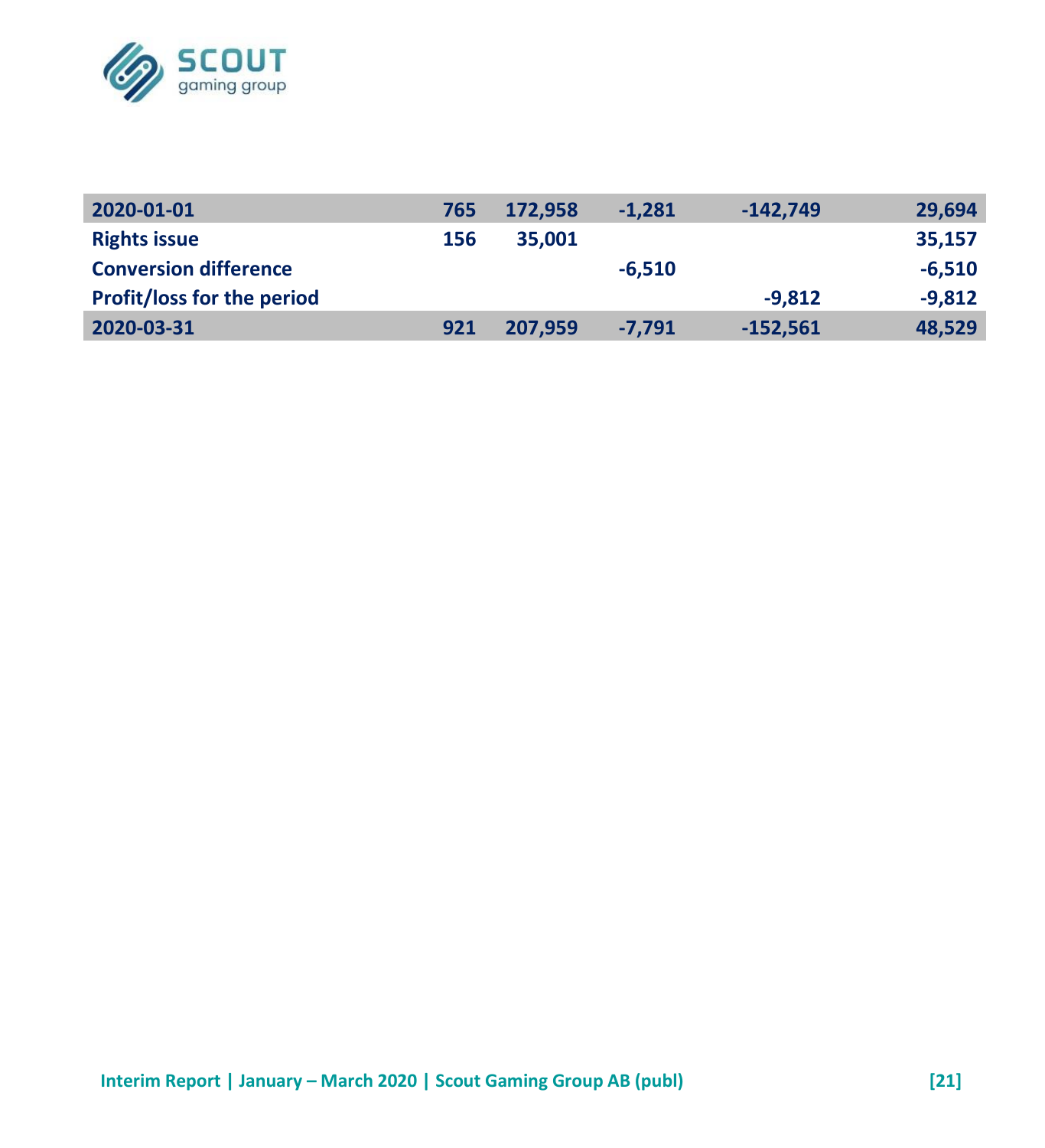

# **Consolidated statement of cash flows**

| Group (kSEK)                                 | Jan-mar   | Jan-mar        | Jan-Dec   |
|----------------------------------------------|-----------|----------------|-----------|
|                                              | 2020      | 2019           | 2019      |
| Operating profit                             | $-9,829$  | $-16,124$      | $-52,232$ |
| Adjustment for items not included in cash    |           |                |           |
| flows:                                       |           | 0              |           |
| Depreciation, amortization and impairments   | 1,410     | 2,040          | 10,058    |
| Other non-cashflow items                     | $-4,000$  | $-1,008$       | $-568$    |
| Tax paid                                     | 0         | 0              | 0         |
| Cash flows from operating activities before  |           |                |           |
| change in working capital                    |           |                |           |
|                                              | $-12,419$ | $-15,092$      | $-42,741$ |
|                                              |           |                |           |
| Changes in working capital                   | $-600$    | $-1,488$       | $-1,530$  |
| Cash flows from operating activities         | $-13,019$ | $-16,579$      | $-44,271$ |
|                                              |           |                |           |
|                                              |           |                |           |
| Capitalized intangible assets                | $-2,553$  | $-1,671$       | $-8,039$  |
| Acquisition of intangible assets             | 0         | $-53$          | $-194$    |
| Change in non-current receivables            | 0         | -0             | 14        |
| Cash flows from investing activities         | $-2,553$  | $-1,724$       | $-8,218$  |
|                                              |           |                |           |
| Rights issue, after transaction costs        | 35,157    | $\overline{0}$ | 26,810    |
| <b>Cash flows from financing activities</b>  | 35,157    | 42,218         | 26,810    |
|                                              |           |                |           |
| Cash flow for the period                     | 19,586    | $-18,304$      | $-25,679$ |
| Cash and cash equivalents at start of period | 21,473    | 46,554         | 46,554    |
| <b>Exchange rate differences</b>             | $-1,054$  | 1,157          | 598       |
| Cash and cash equivalents at end of period   | 40,006    | 29,407         | 21,473    |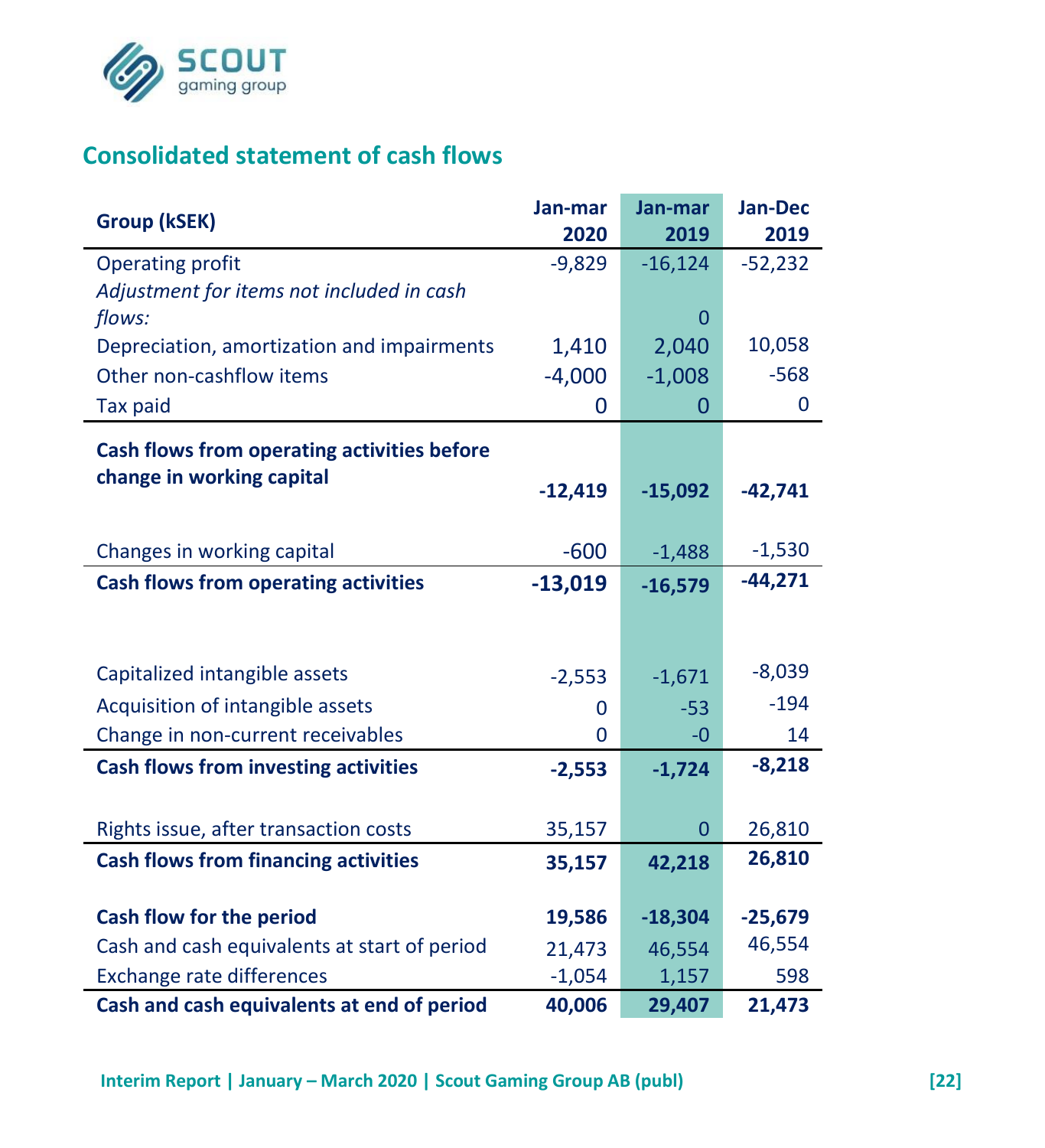

## **Condensed Parent Company income statement**

**Scout Gaming Group AB (publ) 559119-1316**

| <b>Parent Company income</b><br>statement (kSEK)    | <b>Jan-Mar</b><br>2020 | <b>Jan-Mar</b><br>2019 | Full<br>year<br>2019 |
|-----------------------------------------------------|------------------------|------------------------|----------------------|
| <b>Revenues</b>                                     | 1,169                  | 1,275                  | 5,100                |
| Personnel expenses<br>Other external expenses       | $-1,928$<br>$-855$     | $-4,090$<br>$-1,669$   | -8,958<br>$-3,815$   |
| Depreciation, amortization<br>and impairment of PPE | $-7$                   | $-7$                   | -30                  |
| <b>Total expenses</b>                               | $-2,791$               | $-5,767$               | $-12,803$            |
| <b>Operating profit</b>                             | $-1,622$               | $-4,492$               | $-7,703$             |
| <b>Financial items</b>                              | 1,447                  | 881                    | 4,162                |
| <b>Profit before tax</b>                            | $-175$                 | $-3,611$               | $-3,541$             |
| <b>Net profit</b>                                   | $-175$                 | $-3,611$               | $-3.541$             |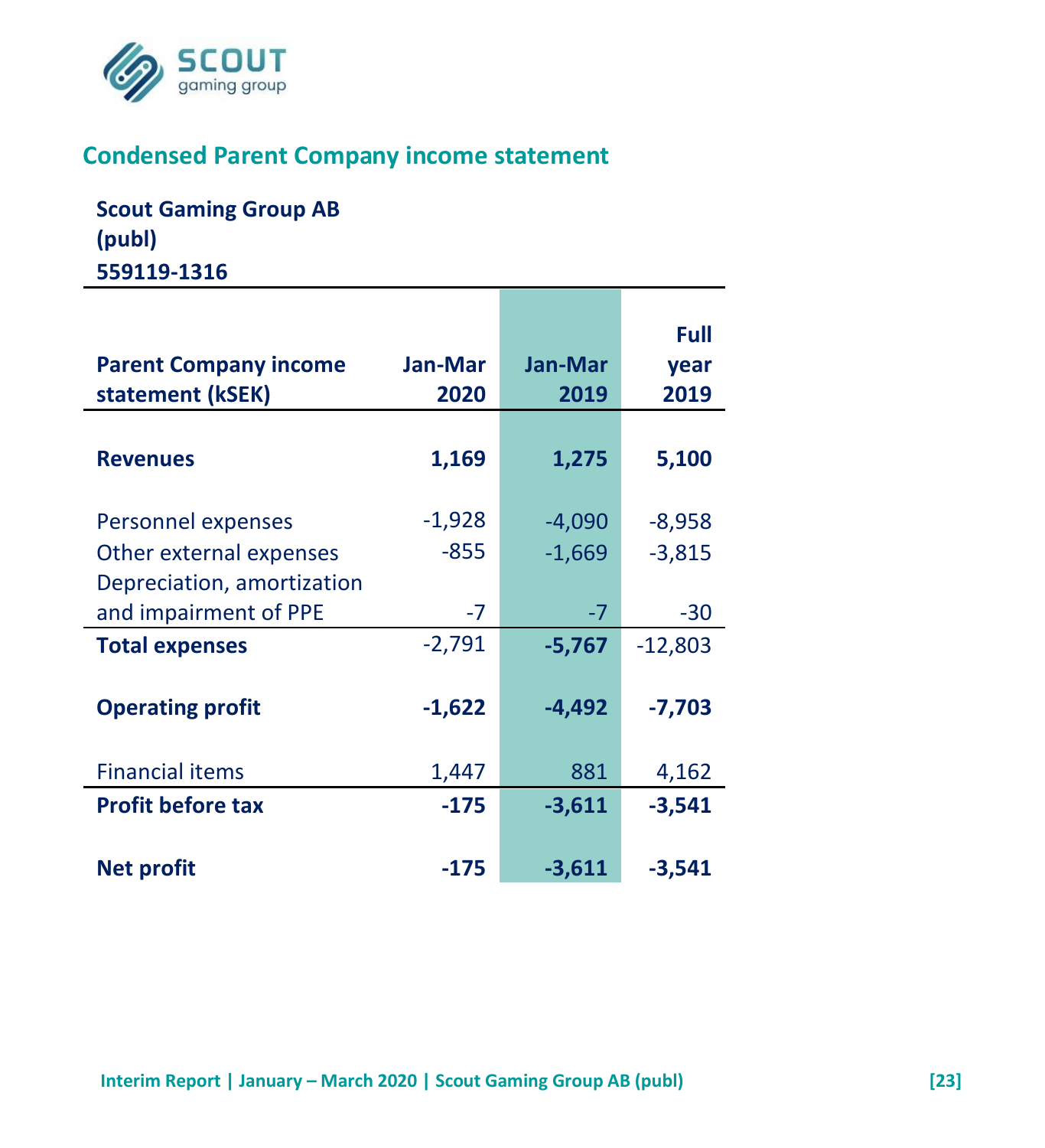

# **Condensed Parent Company balance sheet**

| Parent company balance sheet (kSEK) | 2020-03-31 | 2019-03-31 | 2019-12-31 |
|-------------------------------------|------------|------------|------------|
| <b>Assets</b>                       |            |            |            |
| Property, plant and equipment       | 50         | 132        | 57         |
| <b>Financial assets</b>             | 133,531    | 1,625      | 105,916    |
| <b>Total non-current assets</b>     | 133,581    | 1,757      | 105,973    |
|                                     |            |            |            |
| Group internal receivables          | 0          | 75,692     | 0          |
| Other receivables                   | 131        | 495        | 131        |
| Account receivables                 | 20         | $\Omega$   | n          |
| Prepaid expenses and accrued income | 179        | 187        | 28         |
| Cash and cash equivalents           | 14,043     | 8821       | 6 5 9 9    |
| <b>Total current assets</b>         | 14,427     | 85,195     | 6,599      |
|                                     |            |            |            |
| <b>TOTAL ASSETS</b>                 | 148,008    | 86,952     | 112,572    |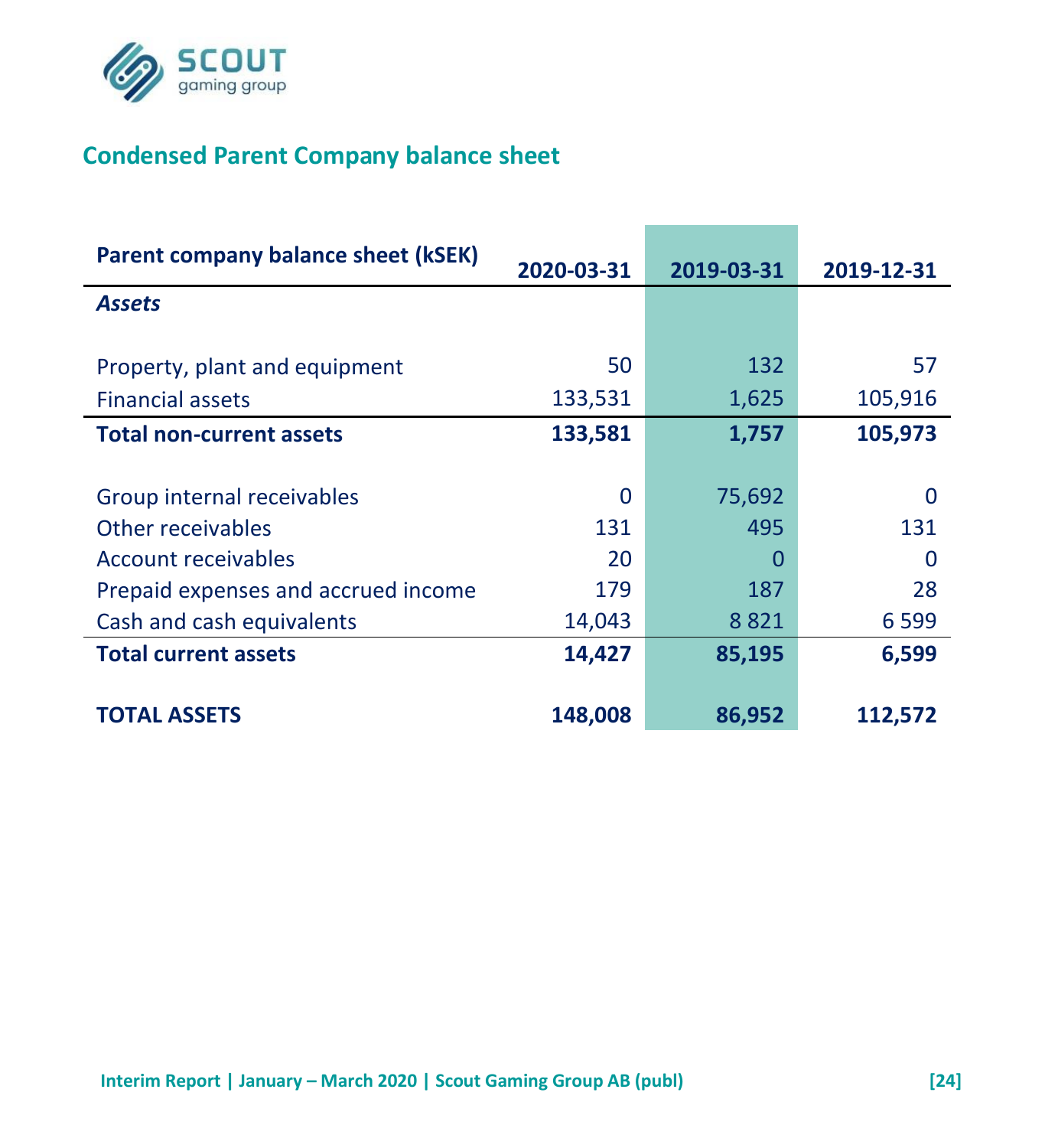

## *Equity and liabilities*

| Share capital                          | 921       | 699       | 765       |
|----------------------------------------|-----------|-----------|-----------|
| Other contributed capital              | 164,004   | 102,258   | 129,003   |
| Retained earnings excluding profit for |           |           |           |
| the period                             | $-18,957$ | $-18,870$ | $-18,782$ |
| <b>Total equity</b>                    | 145,968   | 84,087    | 110,985   |
|                                        |           |           |           |
| Accounts payable                       | 964       | 661       | 222       |
| <b>Tax liabilities</b>                 | 283       | 342       | 444       |
| Other current liabilities              | 65        | 769       | 267       |
| Accrued expenses and prepaid           |           |           |           |
| incomes                                | 729       | 1,093     | 653       |
| <b>Total current liabilities</b>       | 2,041     | 2,865     | 1,586     |
|                                        |           |           |           |
| <b>TOTAL EQUITY AND LIABILITIES</b>    | 148,008   | 86,952    | 112,572   |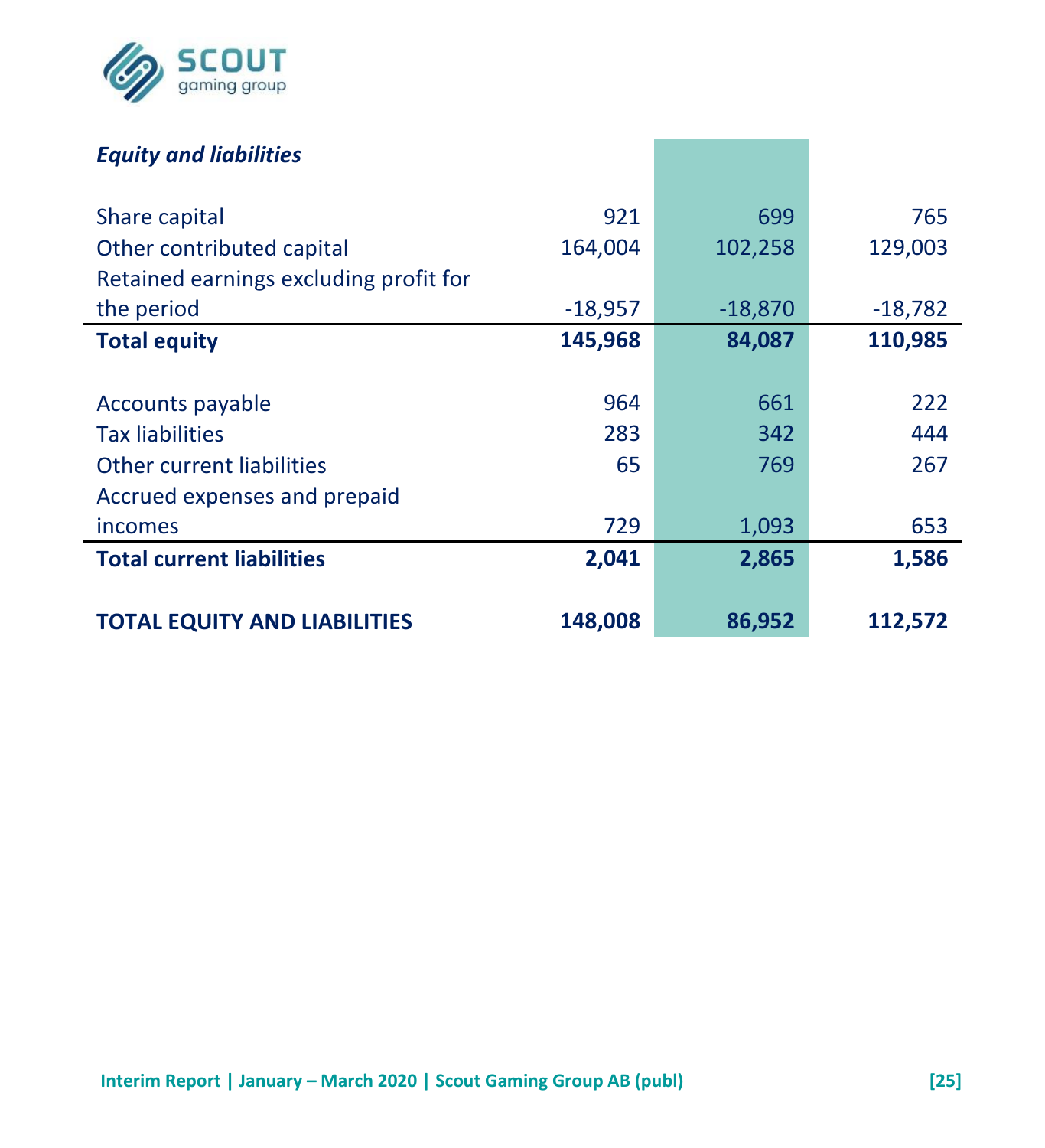

#### **SIGNATURES AND ASSURANCE**

This Interim Report has not been subject to review by the Company's auditor. The Board of Directors and the Chief Executive Officer offer their assurance that this Interim Report gives a true and fair view of the Group's and Parent Company's operations, financial position and results of operations and describes the significant risks and uncertainties facing the Group and Parent Company.

Stockholm, 20 May 2020

| Jorgen Ragnarsson, Member | Rolf Blom, Chairman       |
|---------------------------|---------------------------|
| Atle Sundal, Member       | Andreas Ternstrom, CEO    |
| Anders Enochsson, Member  | Carla Maree Vella, Member |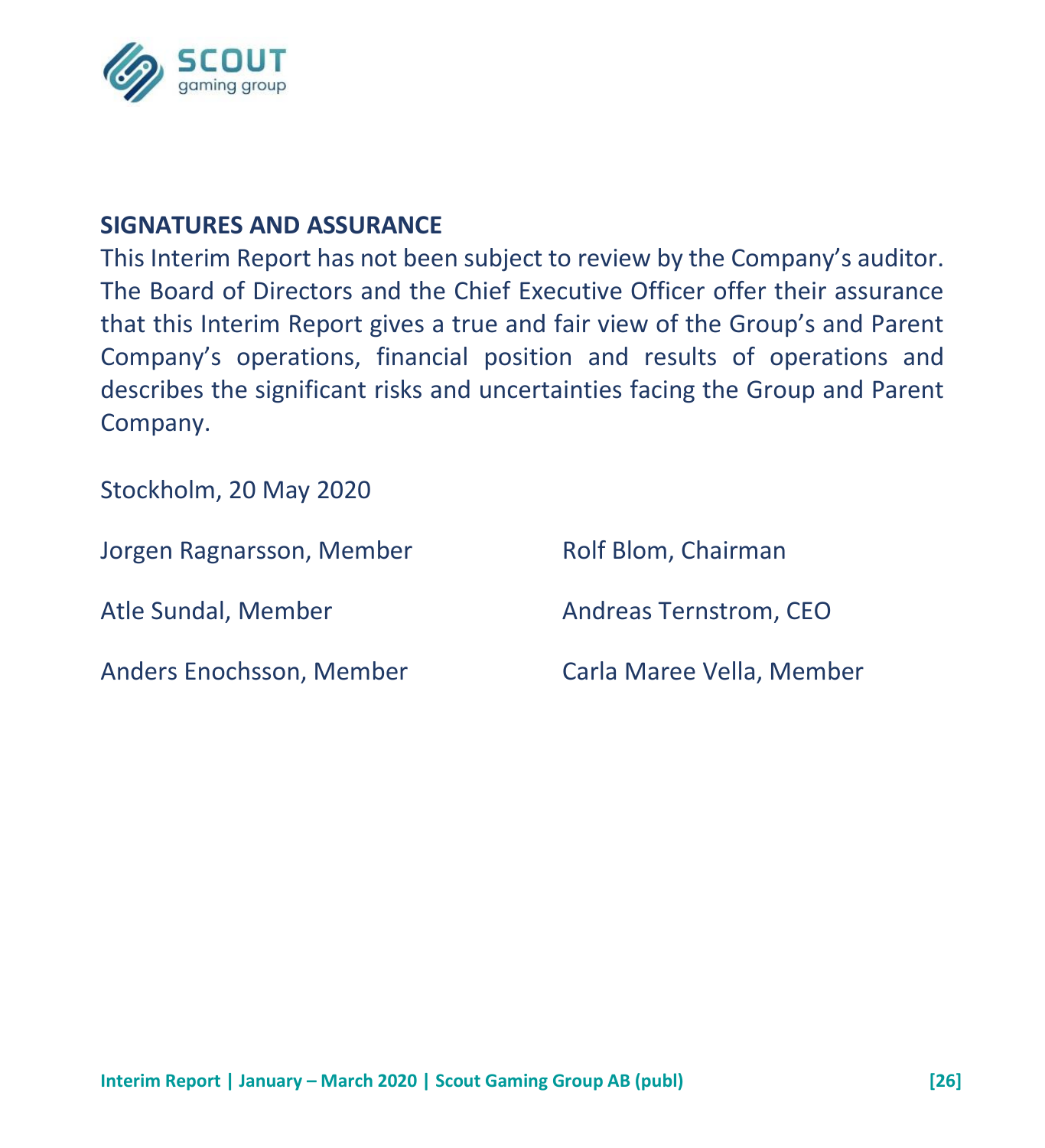

For additional information please contact CFO & IR, Billy Degerfeldt, +46 70 758 16 68, [billy.degerfeldt@scoutgaminggroup.com.](mailto:billy.degerfeldt@scoutgaminggroup.com)

Scout Gaming Group AB (publ) E-mail: ir@scoutgaminggroup.com Kaptensgatan 6. Web: www.scoutgaminggroup.com. 114 57 Stockholm. Corporate identity number: 559119-1316

This year-end report is information that is mandatory for Scout Gaming Group to make public pursuant to the EU Market Abuse Regulation. The information was submitted for publication, through the agency of the contact person set out above, at 08:00 CET on 20 May 2020.

## **Information about Nasdaq First North Growth Market**

Nasdaq First North Growth Market ("First North") is an alternative marketplace operated by the constituent exchanges of Nasdaq Stockholm. It does not have the same legal status as a regulated marketplace. Companies quoted on First North are subject to First North's rules, rather than the legal requirements set for trading on a regulated marketplace. An investment in a company trading on First North implies higher risk than one in a listed company. Companies must apply to the exchange and gain approval before trading on First North can commence. A Certified Adviser guides the company through the listing process and also ensures that the company continuously satisfies First North's standards. Redeye AB is Scout Gaming's Certified Adviser. Contact details: Certifiedadviser@redeye.se, +46 (0)8 121 576 90.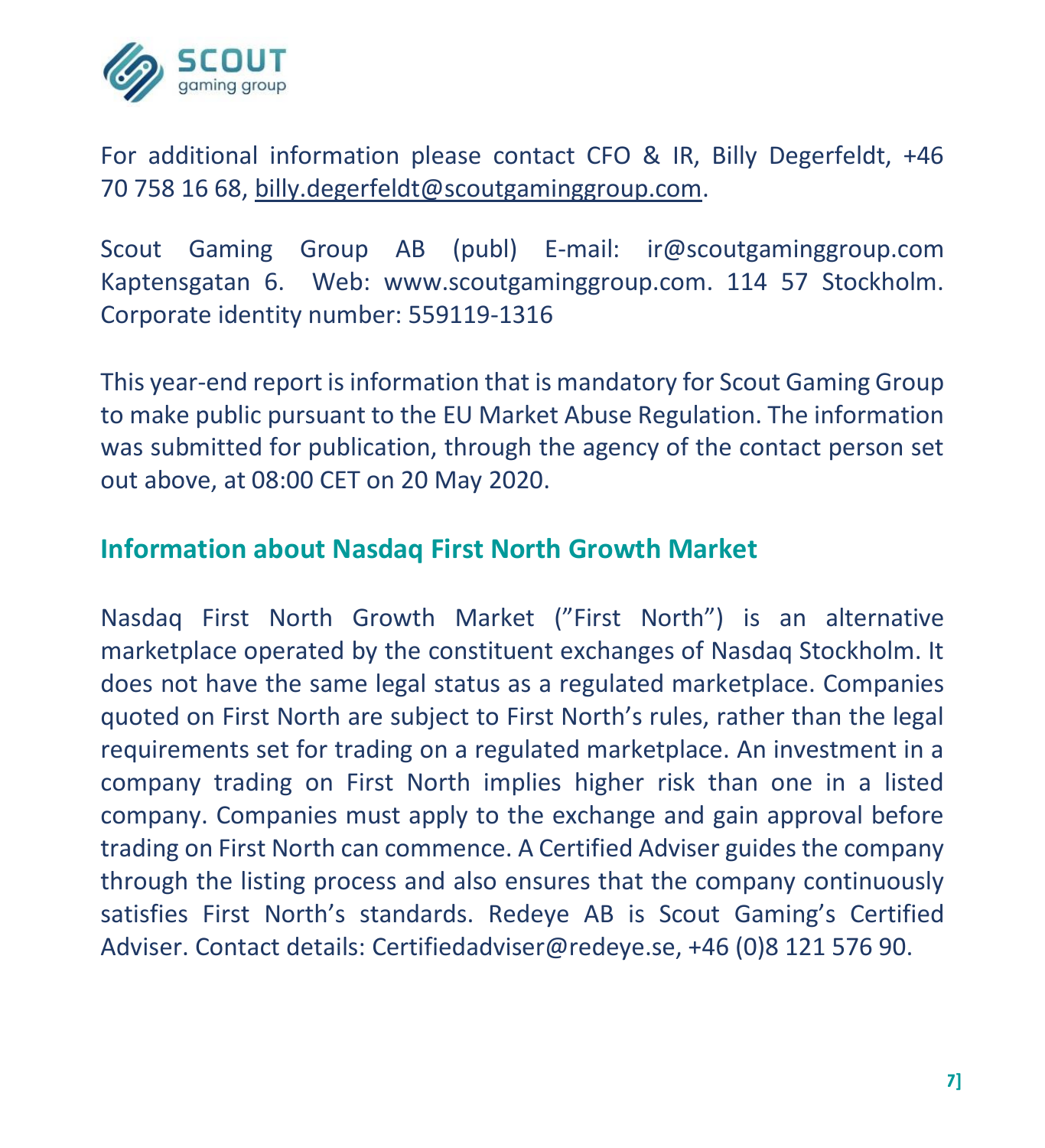

## **Definitions**

Revenue - Revenue for the current period

Revenue growth - Revenue for the current period through revenue for the same period last year

EBITDA - Operating profit before depreciation and amortization

EBITDA margin - EBITDA as a percentage of Revenue

Operating profit - Consolidated operating profit for the period

Operating margin - Group operating profit as a percentage of revenue

Number of shares at the end of the period - The number of shares outstanding at the end of the period.

Average number of shares - Opening number of shares for the period added with outstanding number of shares divided by 2

Number of employees at the end of the period - Number of employees in the Group at the end of the period, including contract employees in Ukraine

Earnings per share - Profit after tax divided by the average number of shares during the period

Equity per share - Equity divided by the number of outstanding shares during the period